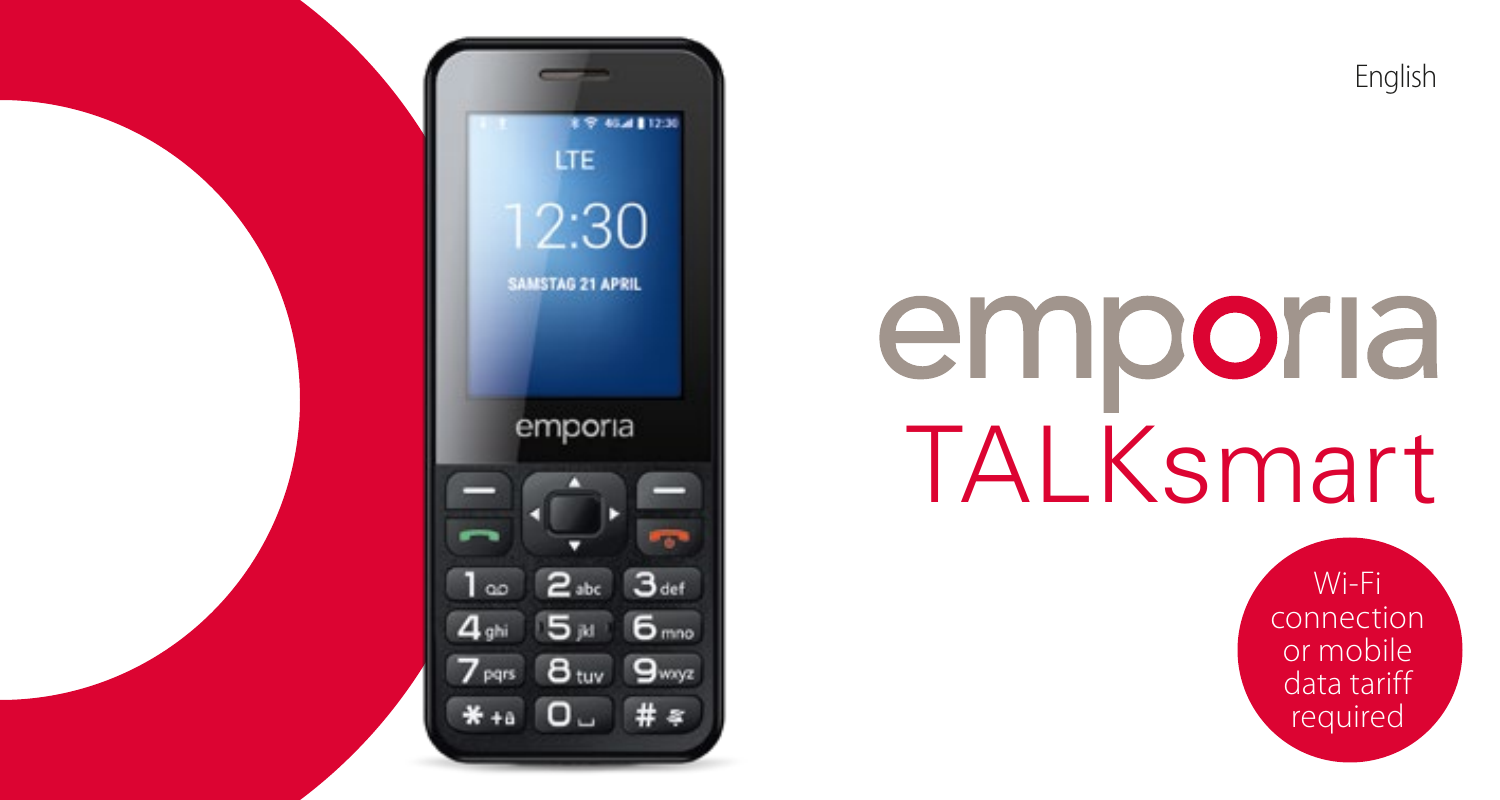### › **YOUR MOBILE PHONE AT A GLANCE**



- **Loudspeaker**
- **Message line**
- **Display** (screen)
- **Navigation ring**
- For navigation in menu and lists
- **Left function key**
- Press this to select the option shown in the bottom

left-hand corner of the screen (e.g. Menu, OK,…)

- **Selection key**
- To confirm selections
- **Right-hand function key**
- Press this to select the option shown in the bottom right-hand corner of the screen (e.g. Name, Back,…)
- **Green key**
- Start or accept a call
- Standby: Open numeric input for call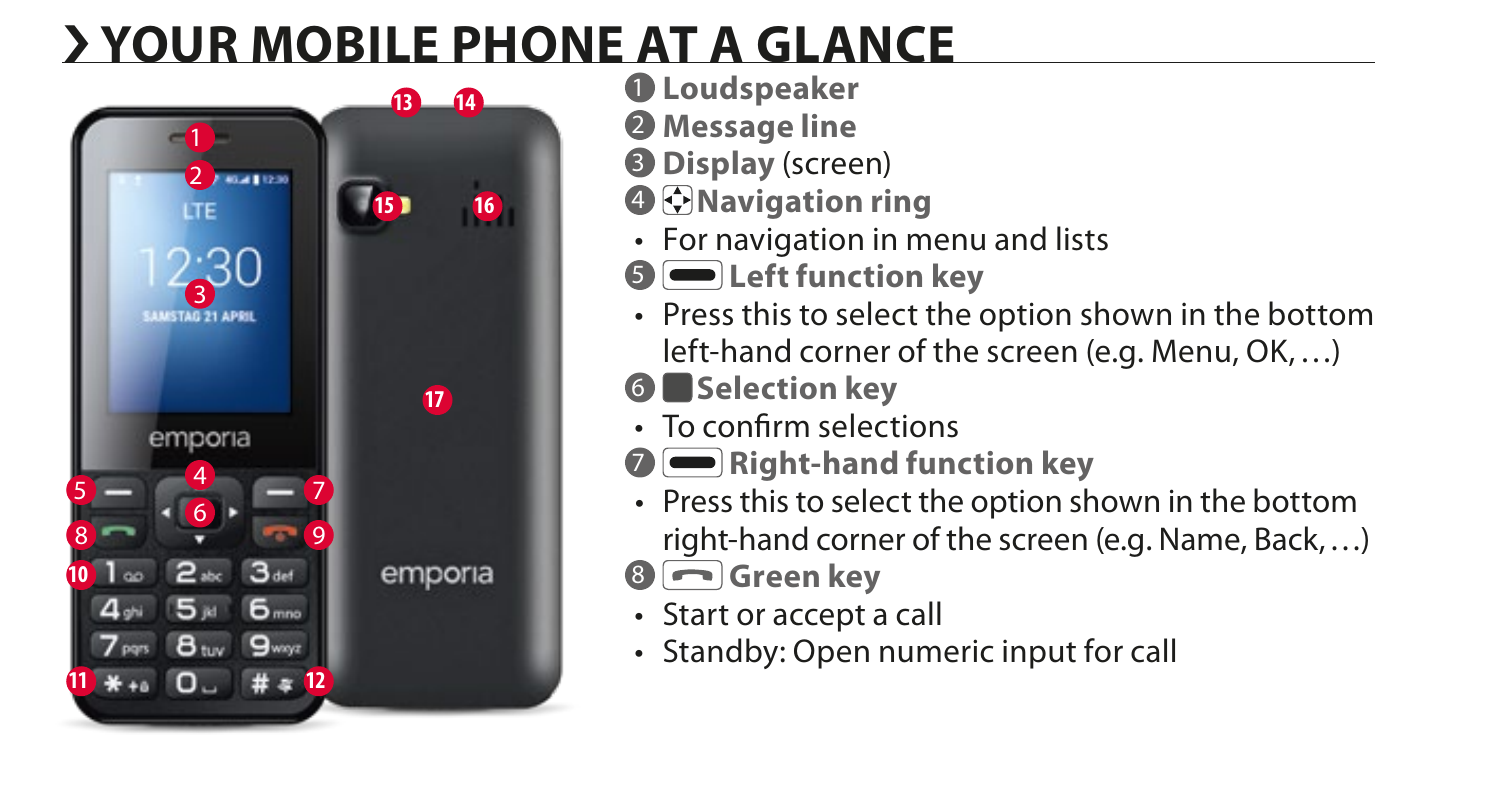| $\odot$ $\odot$ Red key<br>• Standby: Lock phone<br>• When in a call: End<br>• In menu: Back to standby mode<br>• Press and hold: Switch phone on/off<br>$\mathbf{D}$ [1 $\omega$ ]key (voicemail)<br>$\mathbf{0}$ $\mathbf{H}_{\text{+a}}$ key (unlock keypad)<br>$\mathbf{D}(\mathbf{H}*)$ key (MUTE)<br><b><i>C</i></b> Headset port<br><b>C</b> Port for USB charging cable<br><b><i>Camera lens and flash</i></b><br><b>C</b> Loudspeaker<br><b><i>O</i></b> Battery cover | > Icons in the message line<br>I Network signal strength<br><b>B</b> Roaming (abroad)<br><b>Battery scale</b><br>Missed call<br>Call redirect<br>New message<br>�� Profile: Mute<br>Profile: Outdoor<br><b>♦ Profile: Meeting</b><br>⑦ Alarm on<br><b>* Bluetooth activated</b><br>* Bluetooth connected<br>ቀ USB connection<br>1↓ Upload/download<br>ි Wi-Fi<br><b>O</b> WhatsApp |
|---------------------------------------------------------------------------------------------------------------------------------------------------------------------------------------------------------------------------------------------------------------------------------------------------------------------------------------------------------------------------------------------------------------------------------------------------------------------------------|------------------------------------------------------------------------------------------------------------------------------------------------------------------------------------------------------------------------------------------------------------------------------------------------------------------------------------------------------------------------------------|
|                                                                                                                                                                                                                                                                                                                                                                                                                                                                                 | <b>國 Radio</b>                                                                                                                                                                                                                                                                                                                                                                     |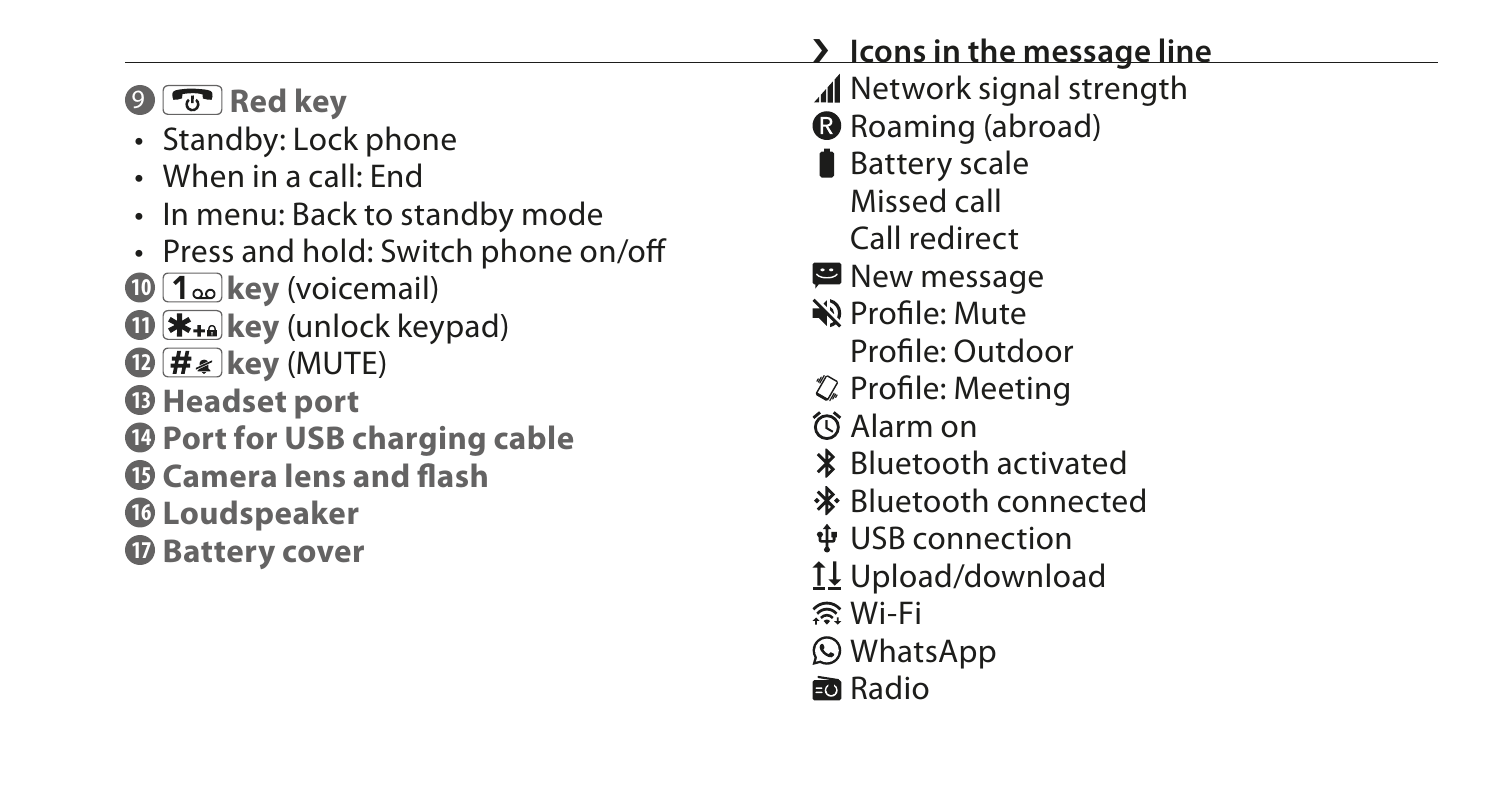### **1. GETTING STARTED**

#### › **Inserting a SIM card**







Lift off the battery cover – start with the recess at the bottom left corner of the battery cover.

Slide the SIM card into the SIM card holder with the gold contacts facing down.

Slide your data card into the card holder with the gold contacts facing down. Press the locking tab down to remove the SIM card or data card.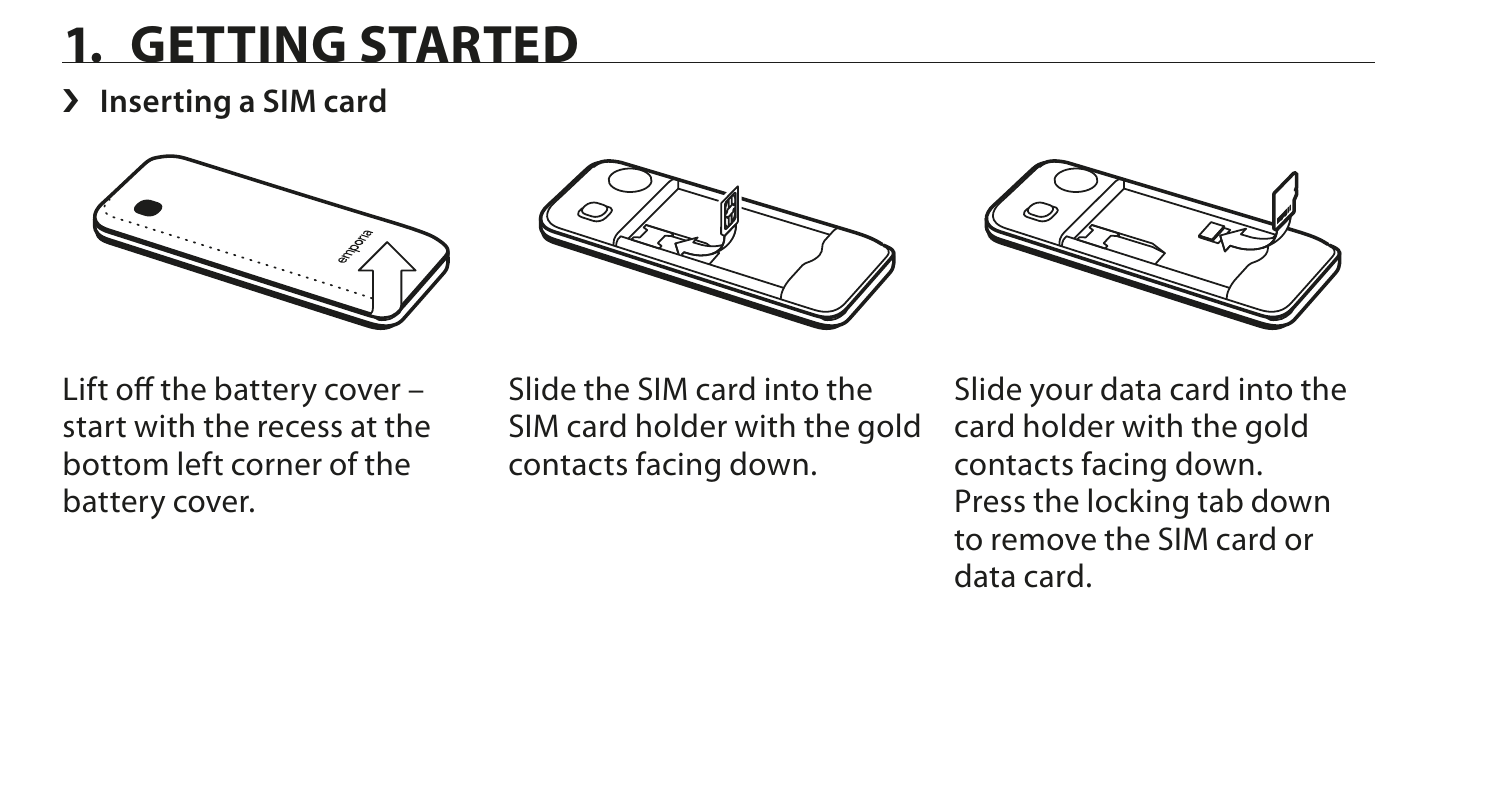› **Inserting and charging the battery**







- Insert the battery, making sure that the battery contacts touch the phone's gold contacts.
- Put on the battery cover press the battery cover down onto the phone until it clicks into place on each side.
- Plug the charging cable into the USB port on the top of the phone.

! *Attention: Charge the battery for at least four hours before you use it for the first time. Only use batteries and chargers that are permitted for use with this specific model.*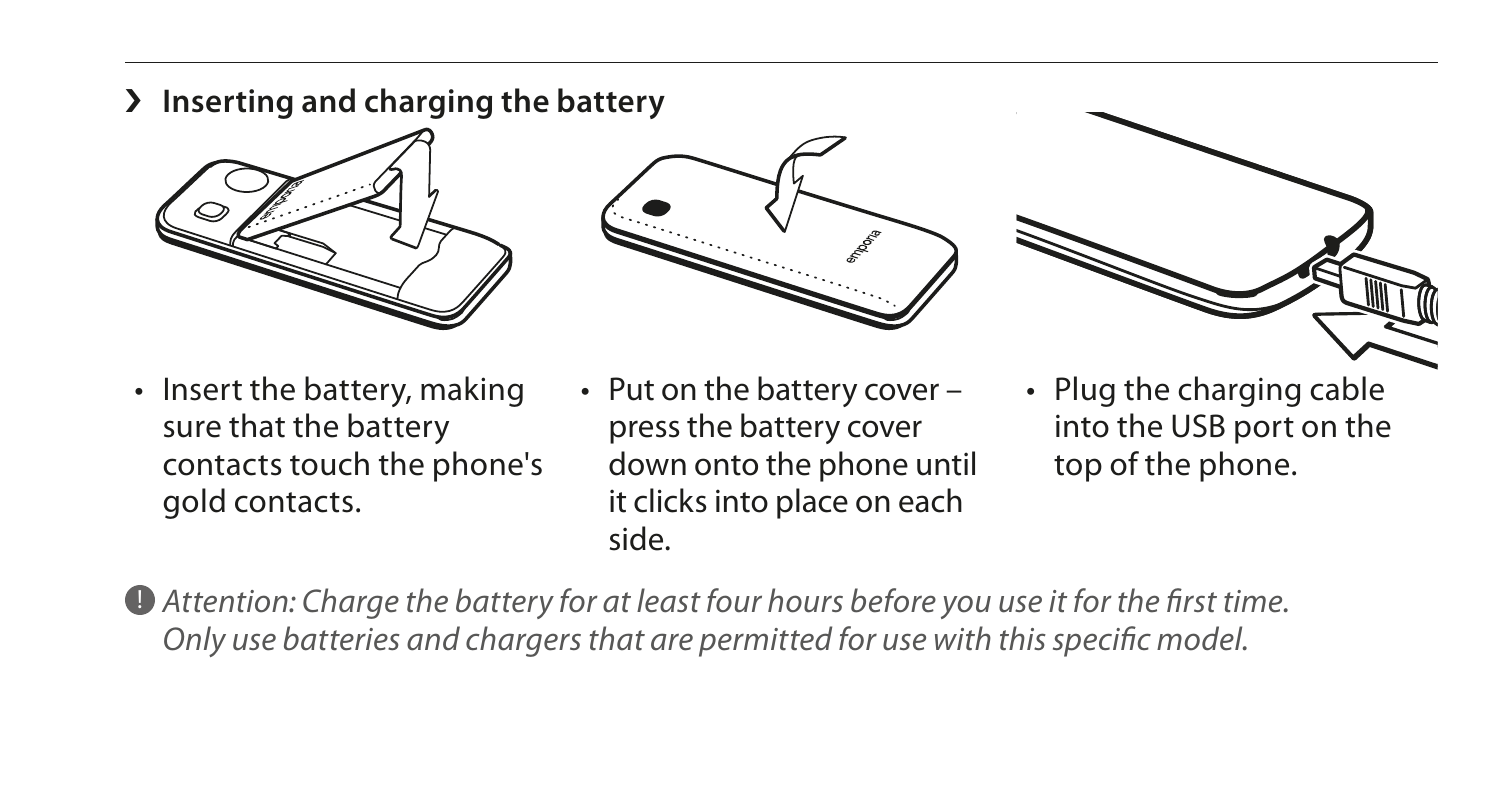### › **Turning on the phone**

- Pressing the  $\circledcirc$  key for at least two seconds switches the phone on.
- To turn the phone off, press the  $\boxed{\odot}$  key for two seconds again.
- › **Using a new SIM card for the first time:** Enter the four-digit PIN code (personal identification number)  $\Rightarrow$  Press the left function key for **OK** to confirm.
- ! *The PIN code is a four-digit number that is intended to prevent somebody else from being able to switch on your mobile phone. You have a maximum of three attempts to enter the correct number. If you enter the wrong number three times in a row, you will only be able to unblock the SIM card with the PUK code. You will find the PIN code and PUK code in the documents supplied by your network operator.*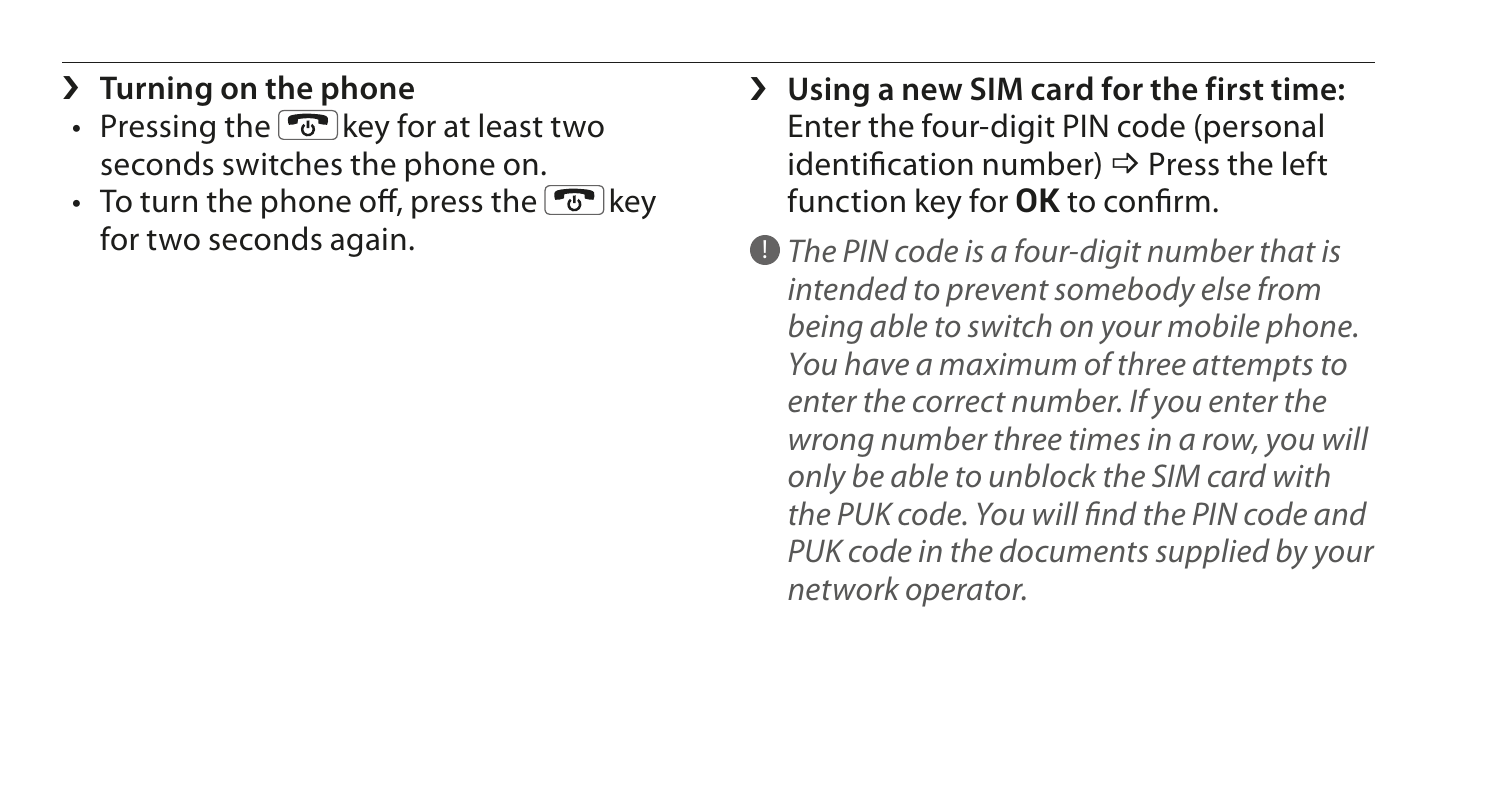## **2. USING THE PHONE**

After starting, the phone is in standby mode.

In standby mode the phone is on, but is not running any applications (calls, SMS messages, etc.). One of three menu pages is displayed.

- › **Menu items: Contacts, Camera, WhatsApp, SMS/MMS, History, Browser, Calendar, Gallery, Radio, Clock, Settings, Google Video, Music, Cleaner, Tools, App Folder**
- › **Unlocking the phone:**

Press the  $\mathbf{F}_{\text{+}a}$  key for at least two sec. to unlock the screen.

Changing the screen lock: **Settings**  \_ **Security** \_ **Screen lock**

#### › **Using the menu**

• Press  $\blacksquare$  to toggle between the main menu pages. Three dots at the bottom edge of the screen show the menu page you are

viewing.

• Navigate through the menu items with the  $\overline{\mathbb{C}}$ 

The selection is highlighted with a white border.

- Press the selection key  $\blacksquare$  to open the selected menu item.
- Options which you can select with the function keys are shown at the bottom of the screen.
- To return to the main menu, press the red  $\boxed{\mathcal{F}}$  key.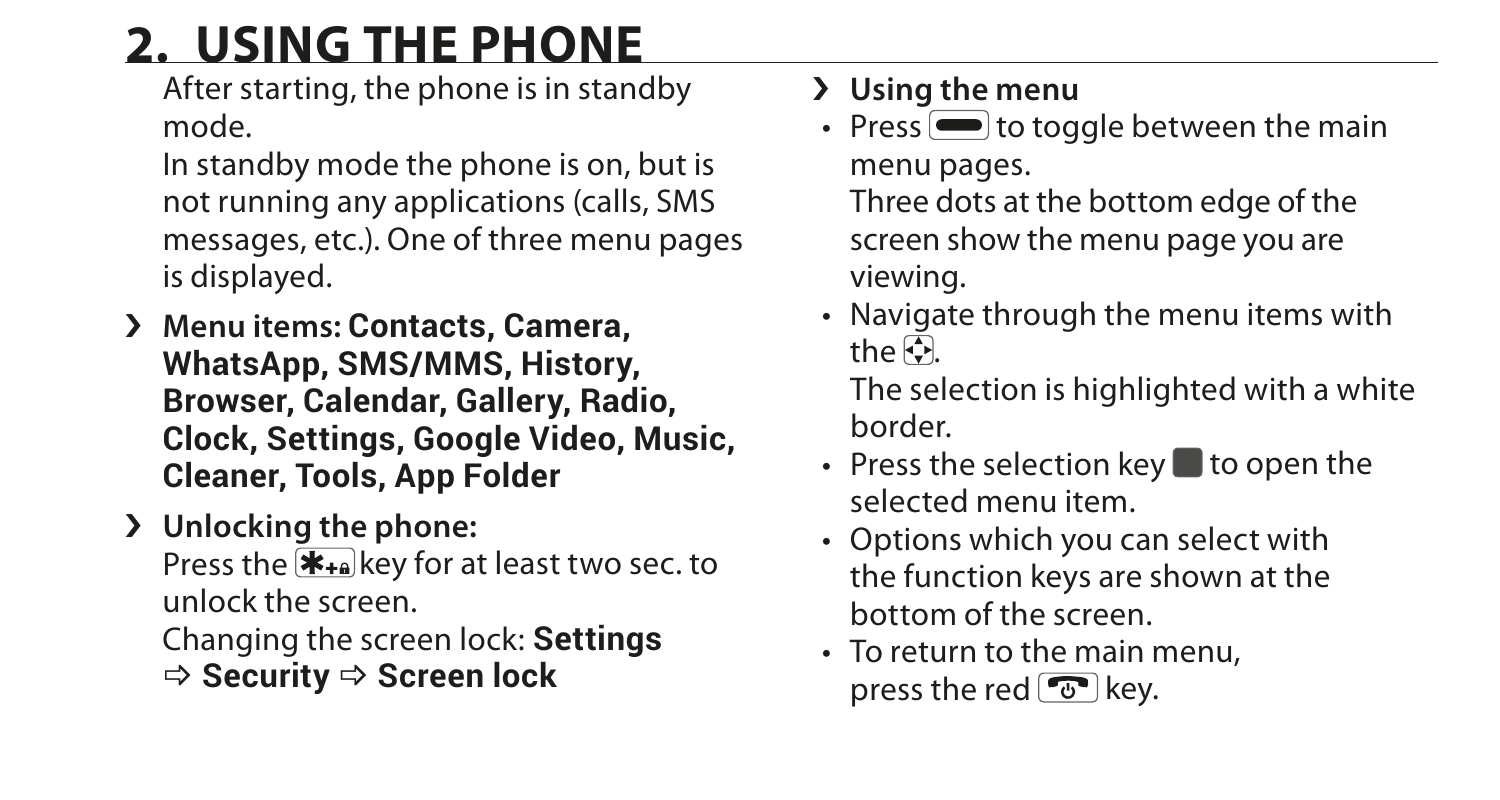### › **Saving energy**

If a few seconds pass without the phone receiving any input from you, the screen will go blank to save energy. In the event of an incoming call or you pressing any key, the screen will automatically light up again.

• Change the duration before switching to Phone idle:

**Settings**  $\Rightarrow$  **Display**  $\Rightarrow$  **Phone idle** 

### › **Dual-function keys**

Some keys have additional functions if they are pressed and held down for a few seconds:

- **1 key:** Listen to your voicemail Changing the voice mail settings:  $\boxed{\frown}$ \_ **Options**
	- \_ **Settings**

 $\Rightarrow$  Name of provider \_Voicemail or call forwarding

- **key:** Unlock keypad
- $\cdot$   $\overline{H*}$  key: Silent mode on/off
- **F** key: Switch phone on/off
- **I** left function key: Open message

line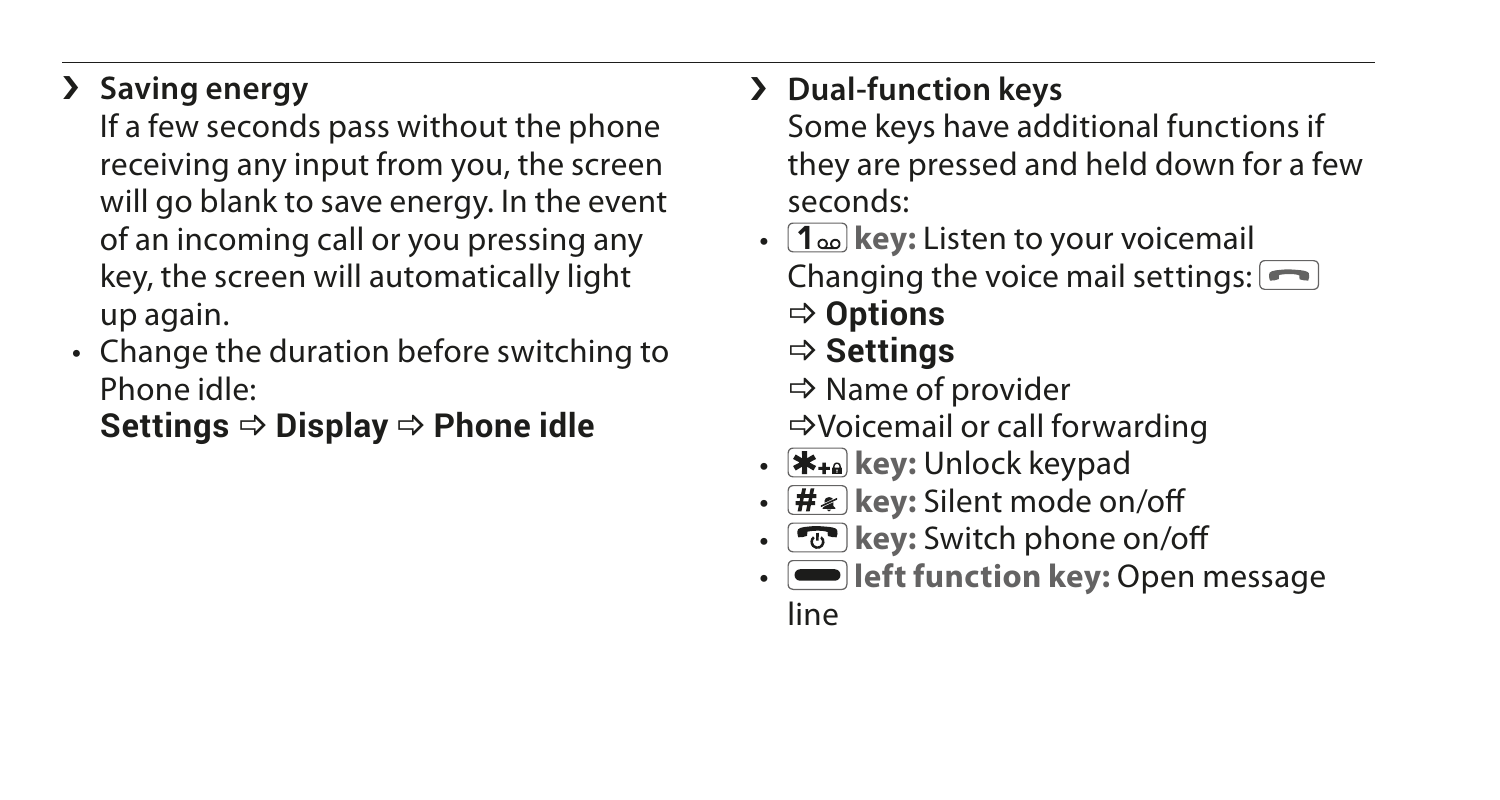› **How to write text**

Use the  $\left(\frac{H_{\ast}}{H}\right)$  key to toggle between numeric and text input (language).

- Pressing the number key multiple times displays a list of letters; upper case letters follow the lower case letters.  $q \mid h \mid i \mid G$  H  $1 \mid 4$ 
	-
- To input text, press the a number key multiple times (e.g. 2x **4ghi** , 1x **2abc** , 3x **5jkl** , 3x **5jkl** , 3x **6mno** for Hallo)
- **Non-standard characters:** Press the  $\bigstar_{\text{+a}}$  key to open the menu for non-standard characters,

press  $\odot$  to select the navigation ring, and then  $\blacksquare$  selection key to apply.

• The symbols available vary according to which language you are using.

› **Using the mouse pointer**

Navigation in **WhatsApp** and in the **browser** relies on the mouse pointer and the  $\blacksquare$  selection key:

- Use the  $\odot$  navigation ring to move the mouse pointer (cursor) to the position you want to click
- Now press the selection key
- $\cdot$  Use  $\blacksquare$  left function key to change from an arrow display to a scroll display in mouse mode
- Press  $\blacksquare$  right-hand function key to go back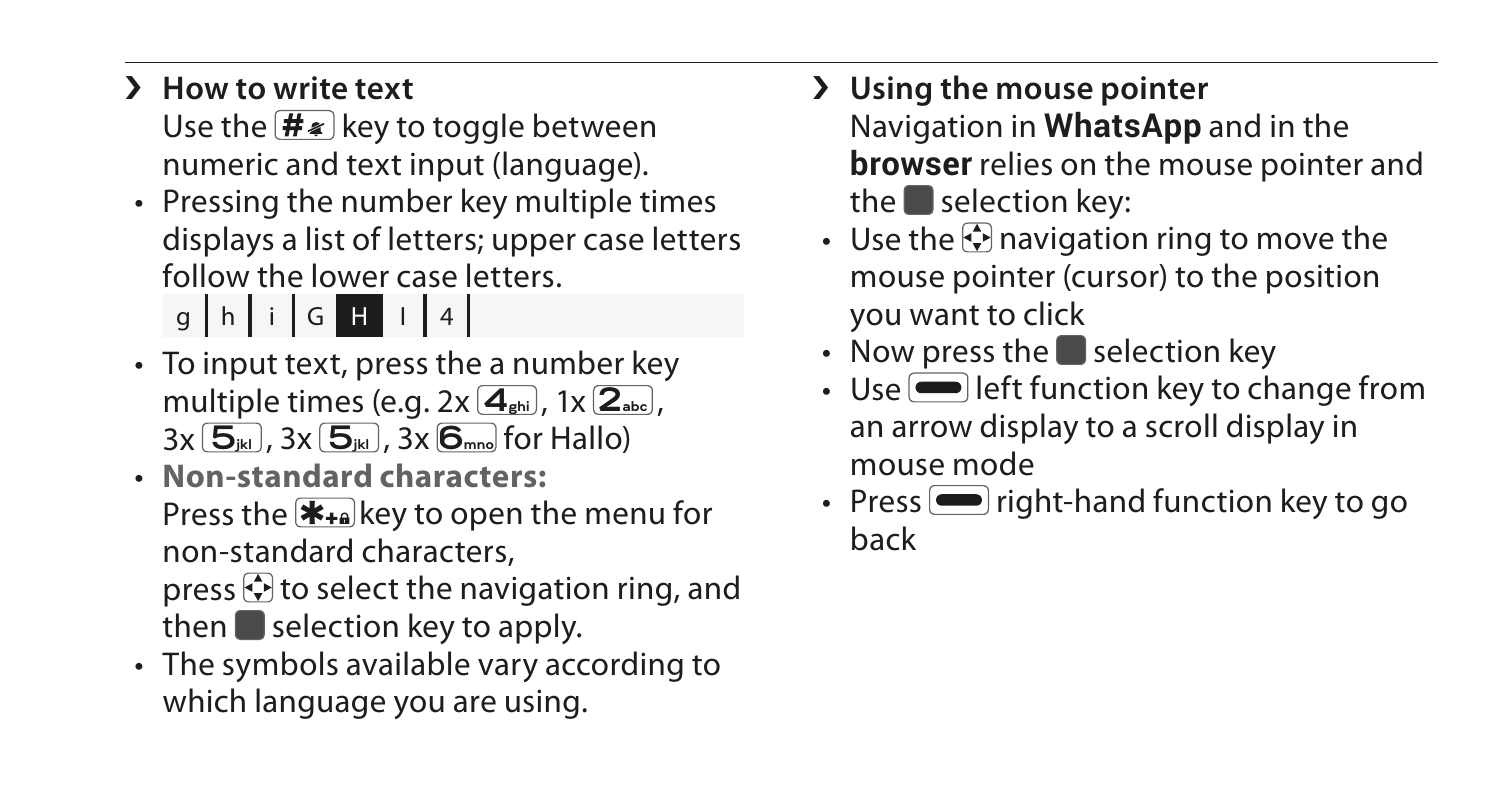## **3. CALLS**

- › **Incoming call**
- Accept the call with the  $\blacksquare$  key or reject it with the  $\boxed{\mathcal{F}}$  key
- Press the  $\blacksquare$  selection key to reject the call and send a text message in response
- › **Connecting:**
- **Dialling:** Enter the number you want to dial using the keypad
- **Open contact:** Open **Contacts** in the main menu, select the desired contact from the list
- **Redialling:** Open **History** in the main menu, select the contact from the list

 $\Rightarrow$  Start the call with the  $\Rightarrow$  key and end it with the  $\sqrt{v}$  key.

› **During a call:**

Use the left function key to open the **Options**: **Loudspeaker/Headset earpiece**, **Mute/Unmute**, **Hold/Resume**, **Add call, Send message**

- Use the  $\odot$  navigation ring to change the in-call volume
- Press the  $\blacksquare$  right-hand function key to end the call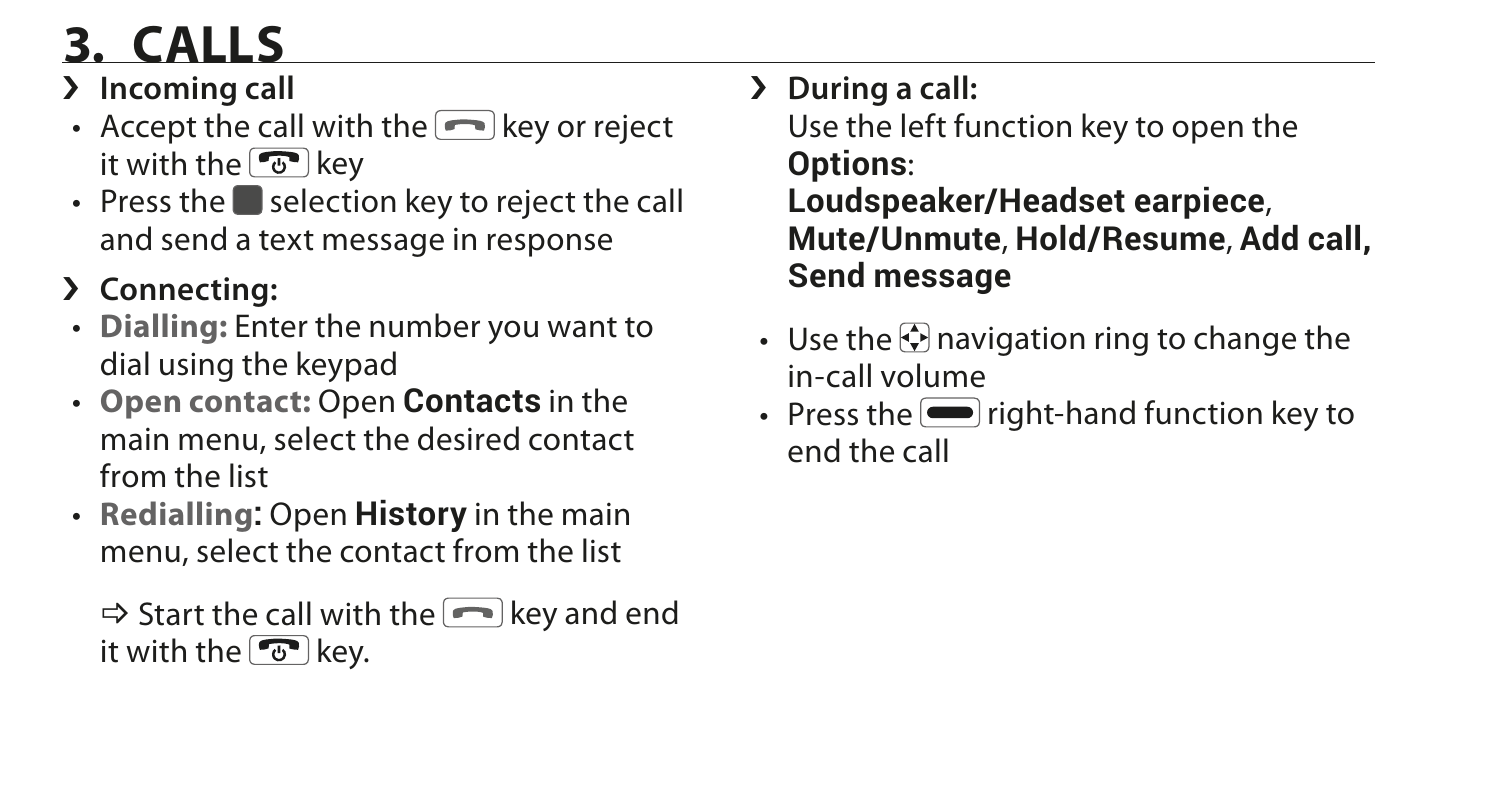### **4. CONTACTS**

#### › **Saving contacts**

**(name and number)**  Open **Contacts** in the main menu

 $\Rightarrow$  Press the **I** left function key to open the **Options**

 $\Rightarrow$  Press the selection key to open **Add contact**

 $\Rightarrow$  Select the storage location for the contact

 $\Rightarrow$  Enter the name and number: press the  $\frac{H}{\sqrt{H}}$  key to toggle between numeric and text input \_ **Options** \_ **Save**

! *Always save names and numbers with the international dialling code, e.g. +41 for Switzerland, +43 for Austria and +49 for Germany.*

### › **Searching for contacts:**

In the main menu open Contacts  $\Rightarrow$  Use the  $\bigcirc$  navigation ring to browse the entries, or use the keypad to type the first letter of the entry you are looking for in the search box.

 $\Rightarrow$  The selected contact is highlighted

in blue

 $\Rightarrow$  Press the **key** to start the call

 $\Rightarrow$  Press the selection key to open the contact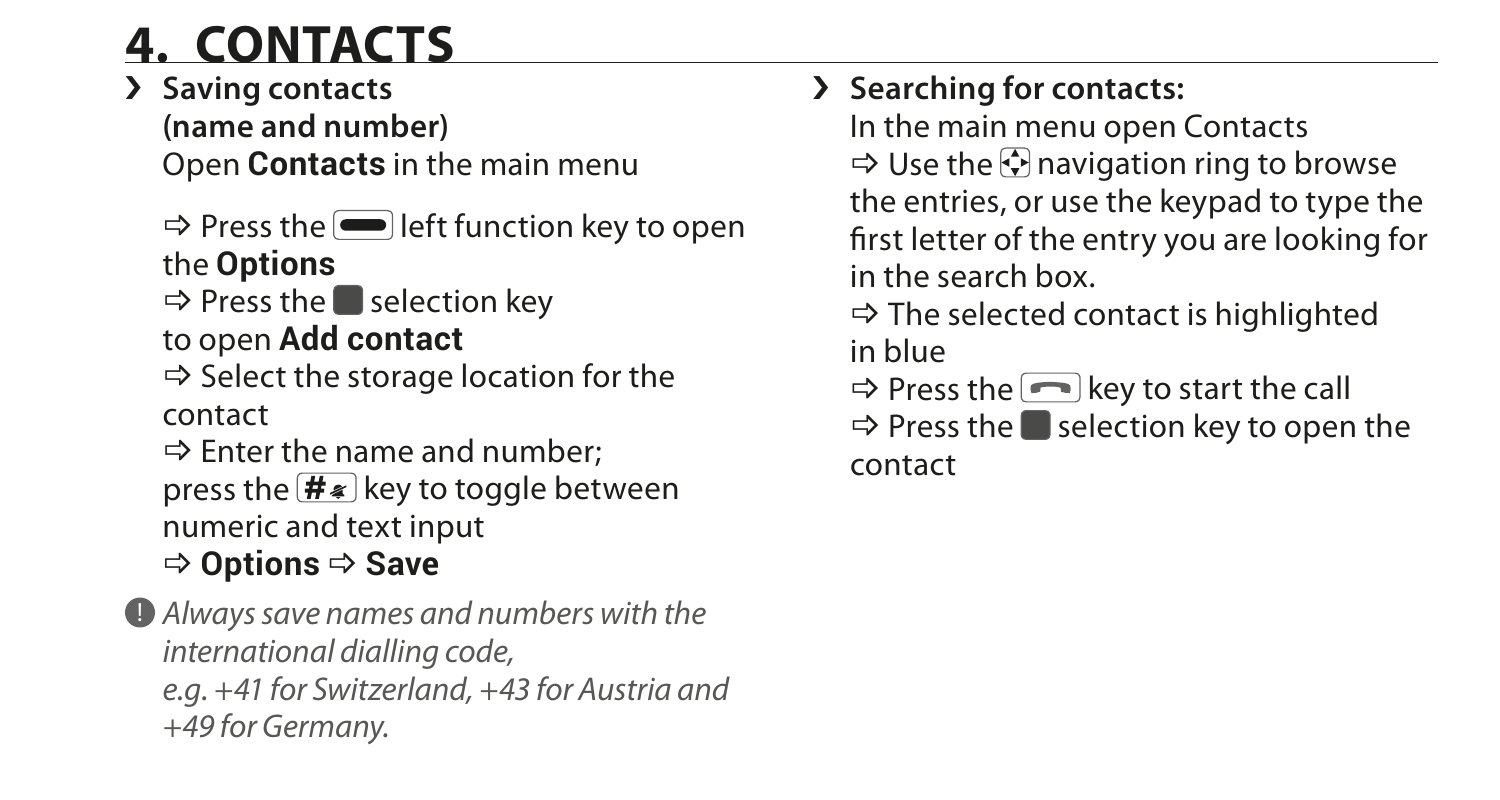- › **Taking a photo or filming** Open **Camera** in the main menu
	- $\Rightarrow$  The camera mode currently used (photo  $\circledcirc$  or video  $\circledcirc$ ) is shown at the centre.
- Use the selection key to take a photo or start/stop a video recording
- Use the  $\odot$  navigation ring to change to photo or video camera or gallery  $\textcircled{e}$
- Depending on the mode, you can select camera settings  $\equiv$  or flash settings  $\bullet$

### **5. CAMERA 6. WHATSAPP**

### Open **WhatsApp** in the main menu

### › **Navigation**

Navigation in WhatsApp relies on the mouse pointer and the  $\blacksquare$  selection key: See Section 2 »Using the phone«

### › **Setting up WhatsApp**

You need to set up WhatsApp before you can use it for the first time:

- Enter your own phone number
- WhatsApp sends a text message to verify the input
- Enter a user name of your own choice
- ! *In WhatsApp only contacts that you have saved in Contacts and that are additionally registered with WhatsApp are displayed.*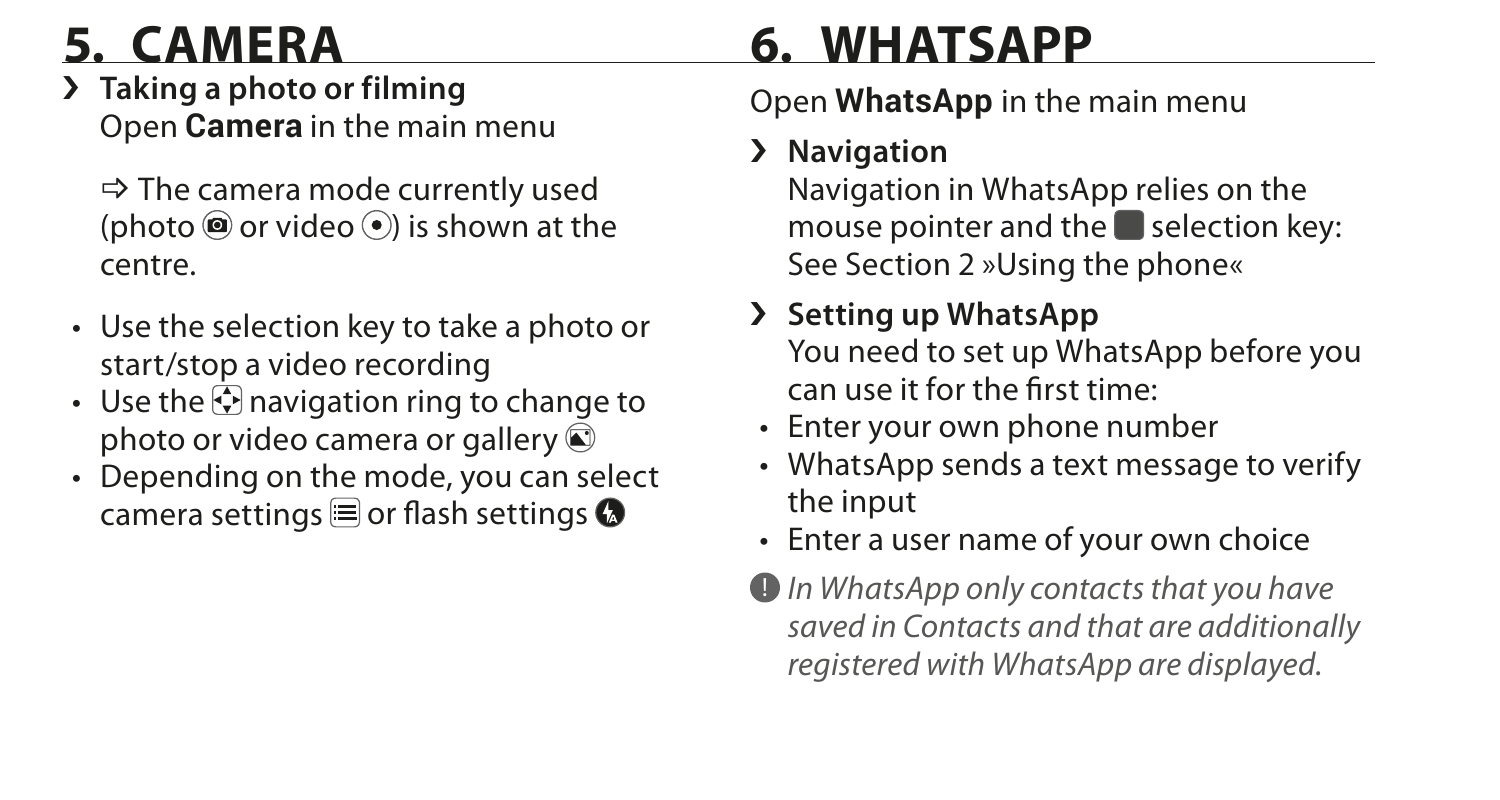### **7. SMS/MMS**

#### › **Receiving a WhatsApp message**

A new message is indicated by the WhatsApp icon in the message bar, and by a red circle  $\bullet$  in the menu field.

- › **Opening a message** Open **SMS/MMS** in the main menu
- Use the  $\odot$  navigation ring to select an entry from the message list, and press the  $\blacksquare$  selection key to open it
- Press the left function key to open the **Options**:

**New message**, **Settings**, **Delete thread**, **Cell Broadcasts**, **Messages in SIM**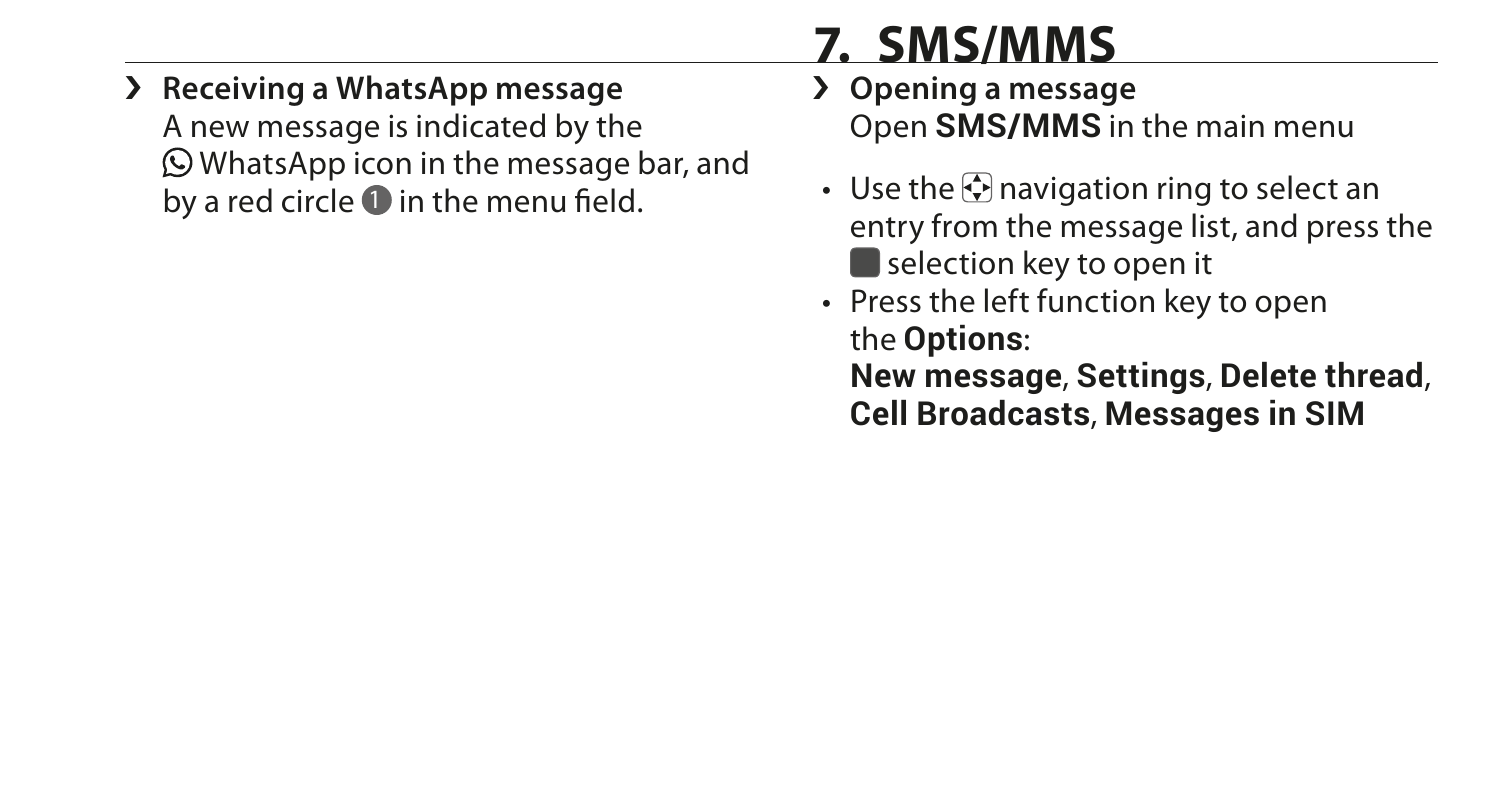- › **Composing a new message** Open **SMS/MMS** in the main menu  $\Rightarrow$  Options  $\Rightarrow$  New message
- Use the keypad to enter text, press the  $\sqrt{H*}$  key to toggle between numeric and text input
- **Entering the recipient:** Type the first letter to search for the contact, or press  $\triangle$  to go to Contacts
- **Entering text:** See Section 2 »Using the phone«
- **Sending a message:** Press the left function key to open the **Options**  $\Rightarrow$  press the **s** selection key to select **Send**

#### › **Receiving a message**

An incoming text message is indicated by an acoustic signal, a sign in the lock  $s$  creen and a red circle marker  $\bullet$  in the menu field. The unread message is highlighted in blue in the list of messages.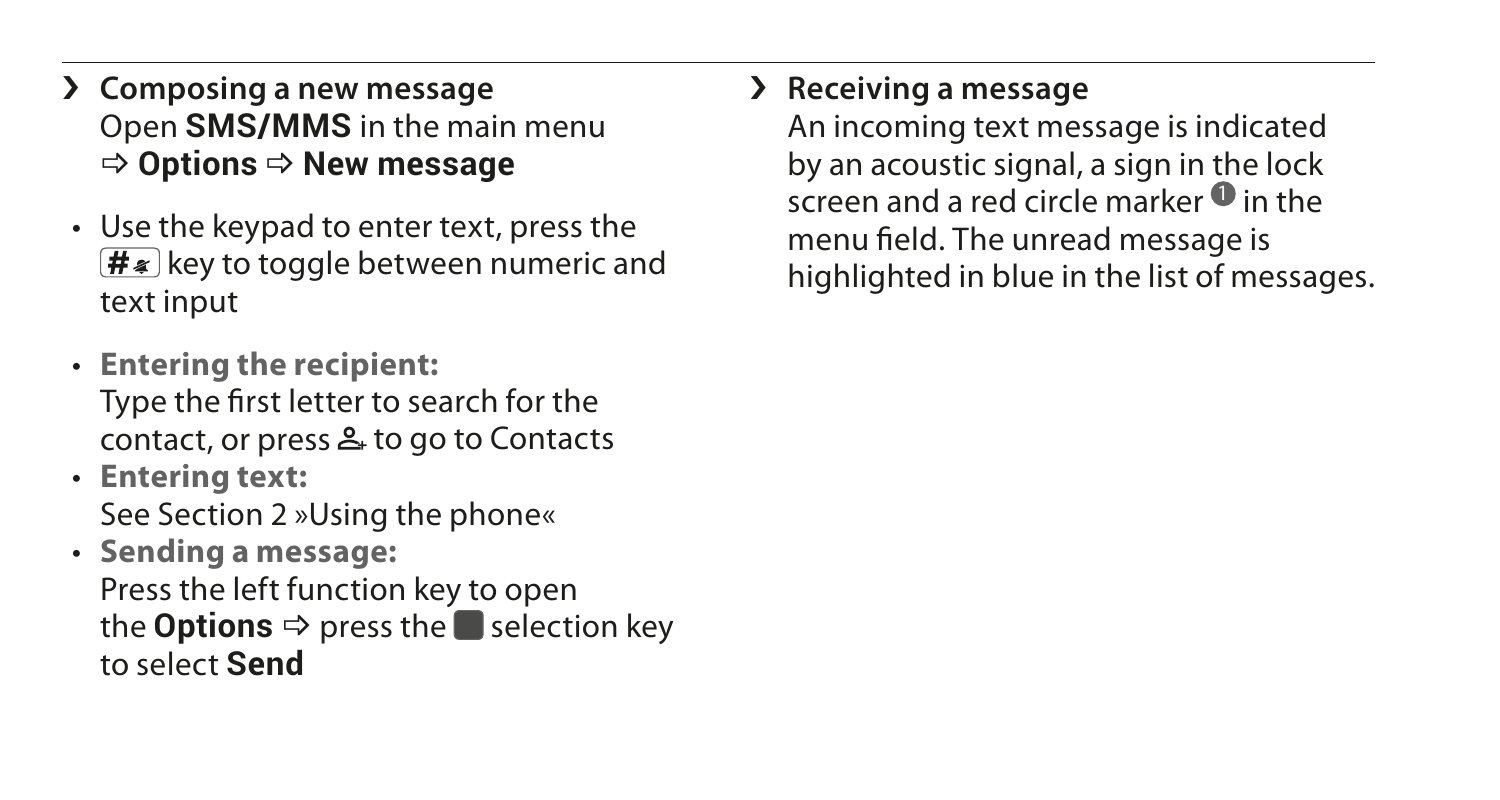### **8. CALL HISTORY**

- › **Opening call history** Open **History** in the main menu
- Menu items: **All**, **missed**, **outgoing**, **incoming**
- Press the  $\odot$  navigation ring to select the list, and select an entry in the list
- The selected contact is highlighted in blue
- Press the green  $\blacksquare$  key to start the call
- A missed call is indicated by a red circle marker  $\bm{0}$  in the menu field.

### › **Viewing call details**

- Use the  $\odot$  navigation ring to change to the clock icon
- Press the  $\blacksquare$  selection key to view details such as the call duration and call time
- **Options: Add to contacts, remove from call log, edit number before call**
- › **Deleting calls**

Use Options to delete a call or the whole list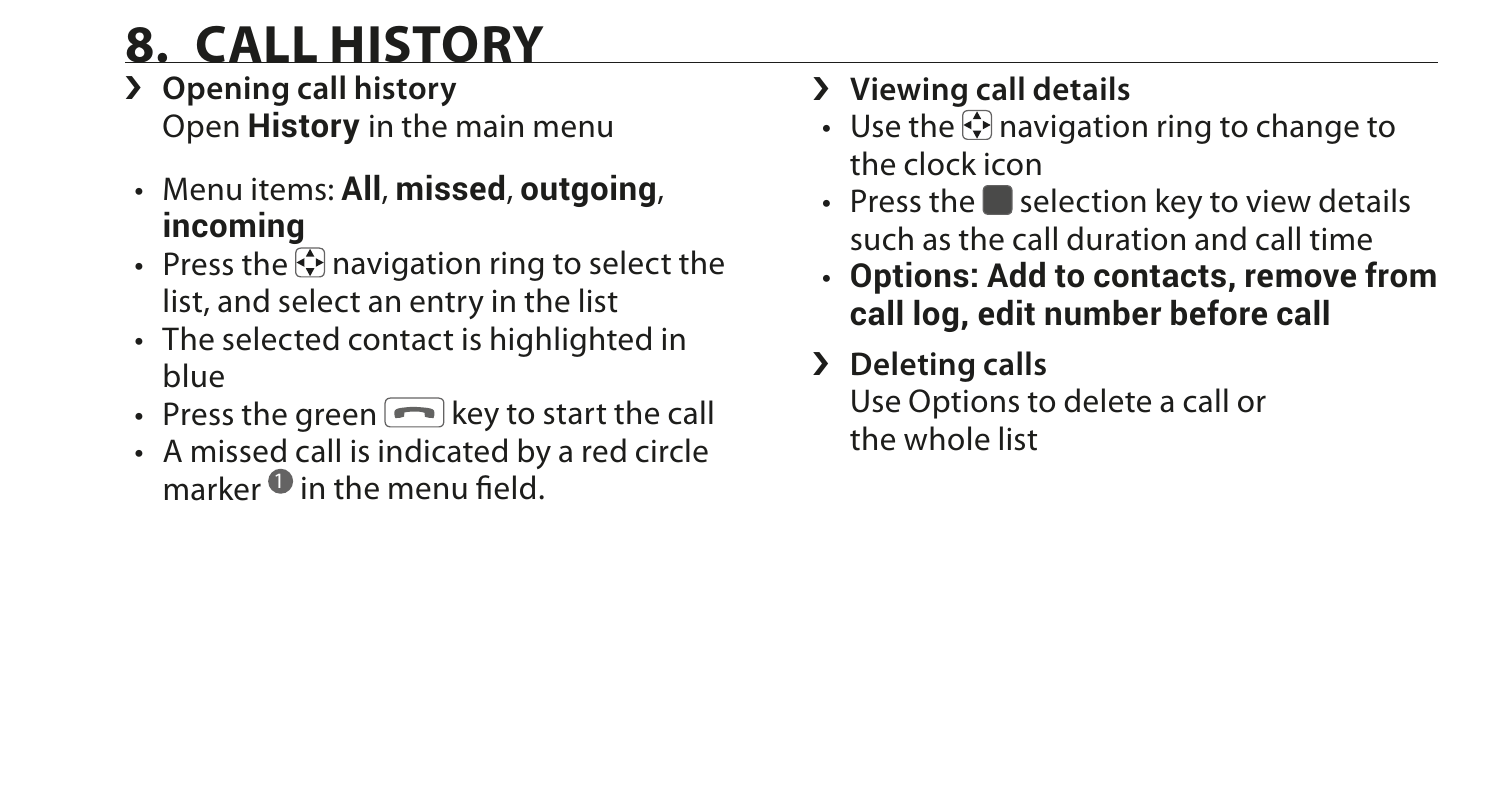## **9. BROWSER 10. CALENDAR**

Open **Browser** in the main menu

### › **Navigation**

Navigation in WhatsApp relies on the mouse pointer and the  $\blacksquare$  selection key: See Section 2 »Using the phone«

Open **Calendar** in the main menu

- › **Open the day view**
- Use the  $\odot$  navigation ring to browse the calendar, press the  $\overline{f}_{\overline{f}}$  key and  $\overline{f}_{\overline{f}}$  key to change months
- **Use Option ⇒ View to view the** appointments for the selected day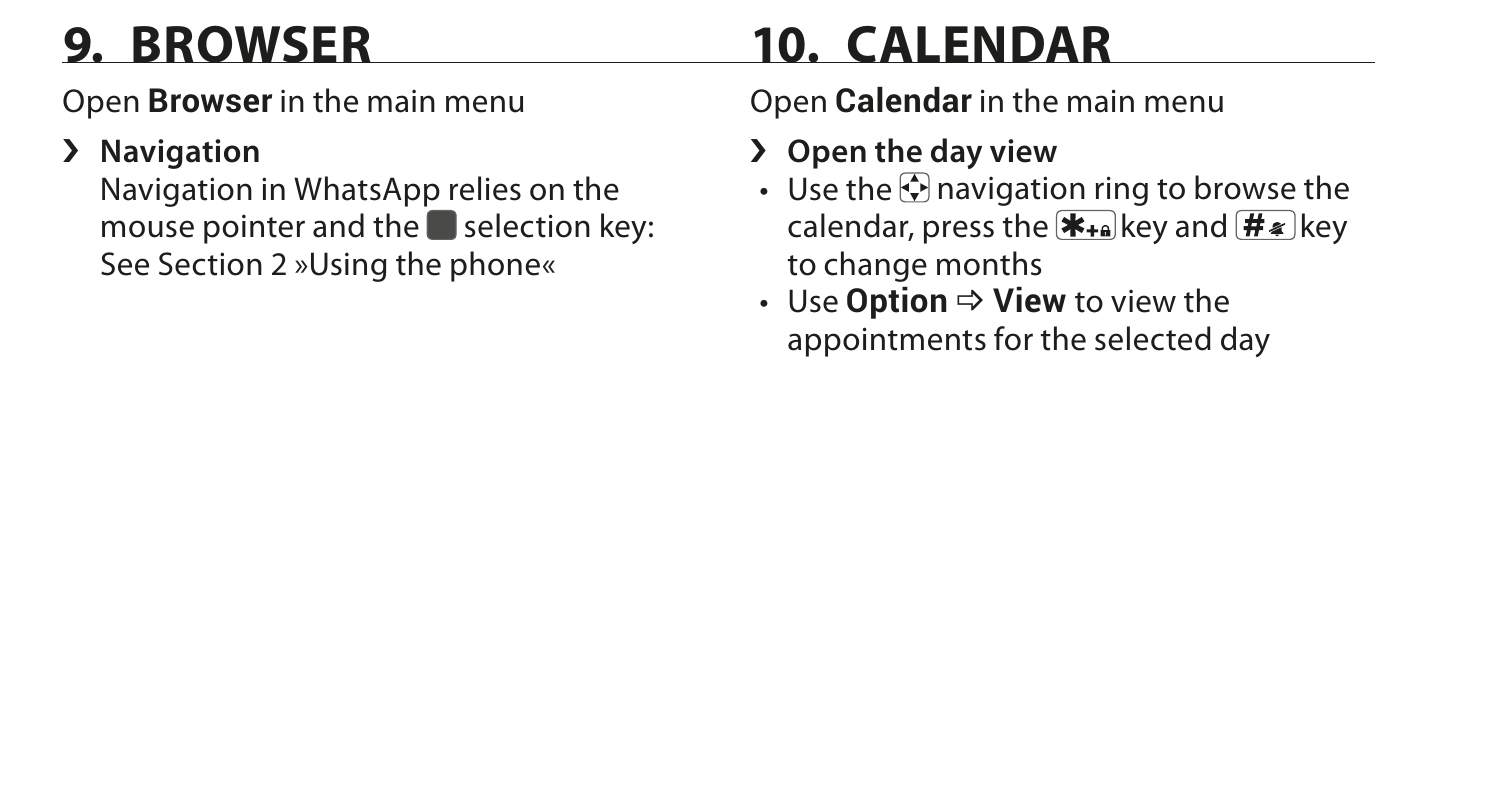### **11. GALLERY**

Photos are grouped in albums if they come from the same source. This means there is one album for camera photos, and another for WhatsApp photos, etc.

- › **Viewing a photo or video** Open **Gallery** in the main menu
- Press the  $\blacksquare$  selection key to open the album; use the  $\overline{\mathbb{Q}}$  navigation ring to switch between images
- Press the  $\blacksquare$  selection key to display an image
- **Options**: **Share**, **Delete**, **Slideshow**, **Rotate left**, **Rotate right**, **Set picture as wallpaper/WhatsApp profile image**, **Details**

! *You can connect your phone to a PC using the USB data cable and transfer your photos. After establishing the USB connection, activate* **Connect as media device***.* 

*You can use a data card to increase the storage capacity of your mobile phone. You can purchase these cards from electronics stores.*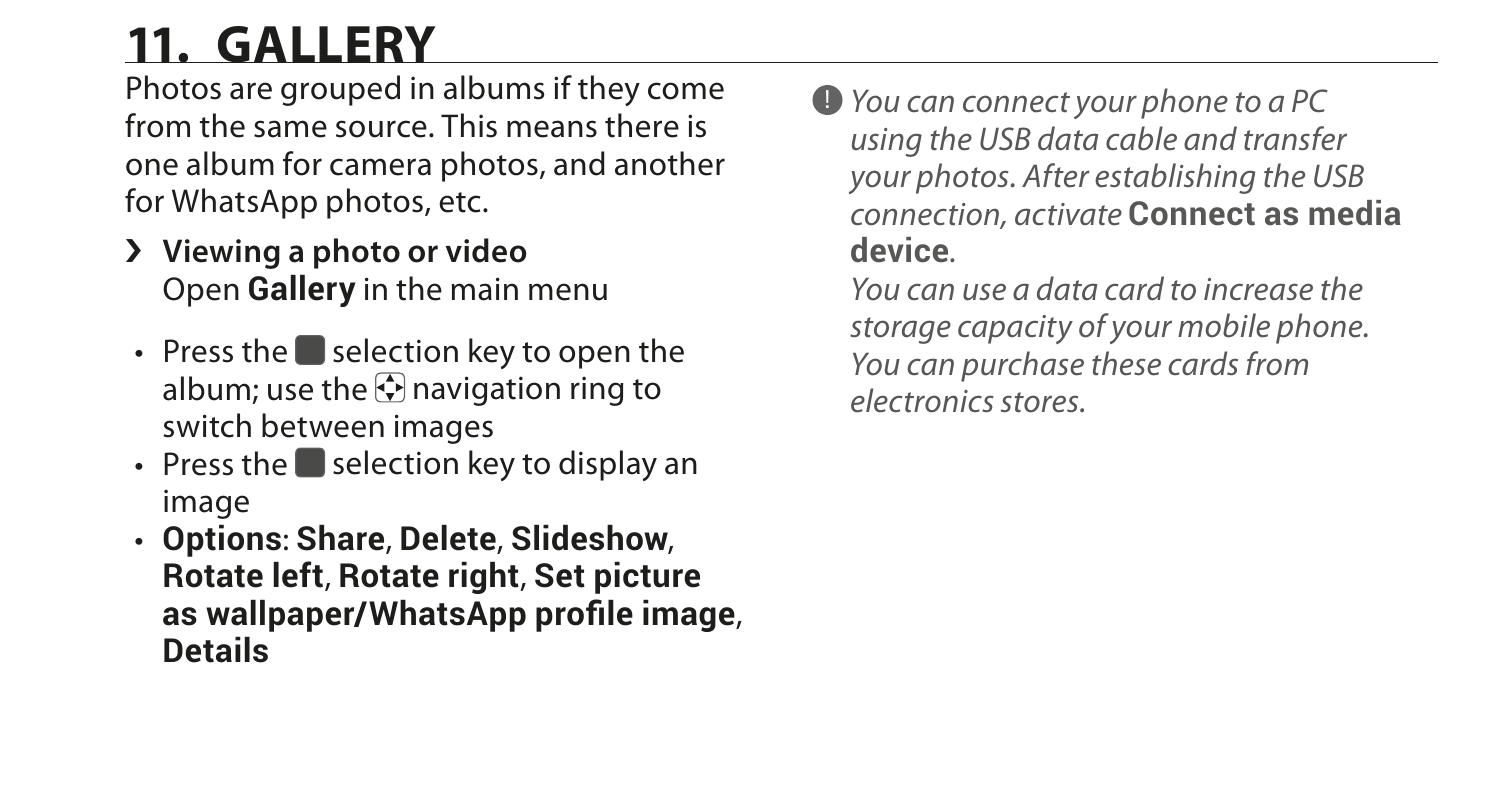## **12. RADIO**

- › **Using the radio** Open **Radio** in the main menu
- **Options**: **Auto search**, **Radio list**, **Headphones**, **Start recording**, **Recording file list**
- **Adjusting the volume:** Use the  $\heartsuit$  navigation ring up, down
- **Turning the radio on and off:** Press the  $\blacksquare$  selection key
- › **Searching for a radio station**
- **Selecting a frequency:** Use the  $\Box$  navigation ring left, right
- **Automatic station search Options ⇔ Auto Search**
- **Selecting a station from the list: Options**  $⇒$  **Radio list**
- › **Recording the radio signal**
- **Recording:** While the radio station is broadcasting **press Options**  $\Rightarrow$  **Start recording**
- **Stopping recording:** Press the  $\blacksquare$  selection key
- **Playing back a recording: Options**  $\Rightarrow$  **Recording file list**  $\Rightarrow$  Select detail and press the  $\blacksquare$  selection key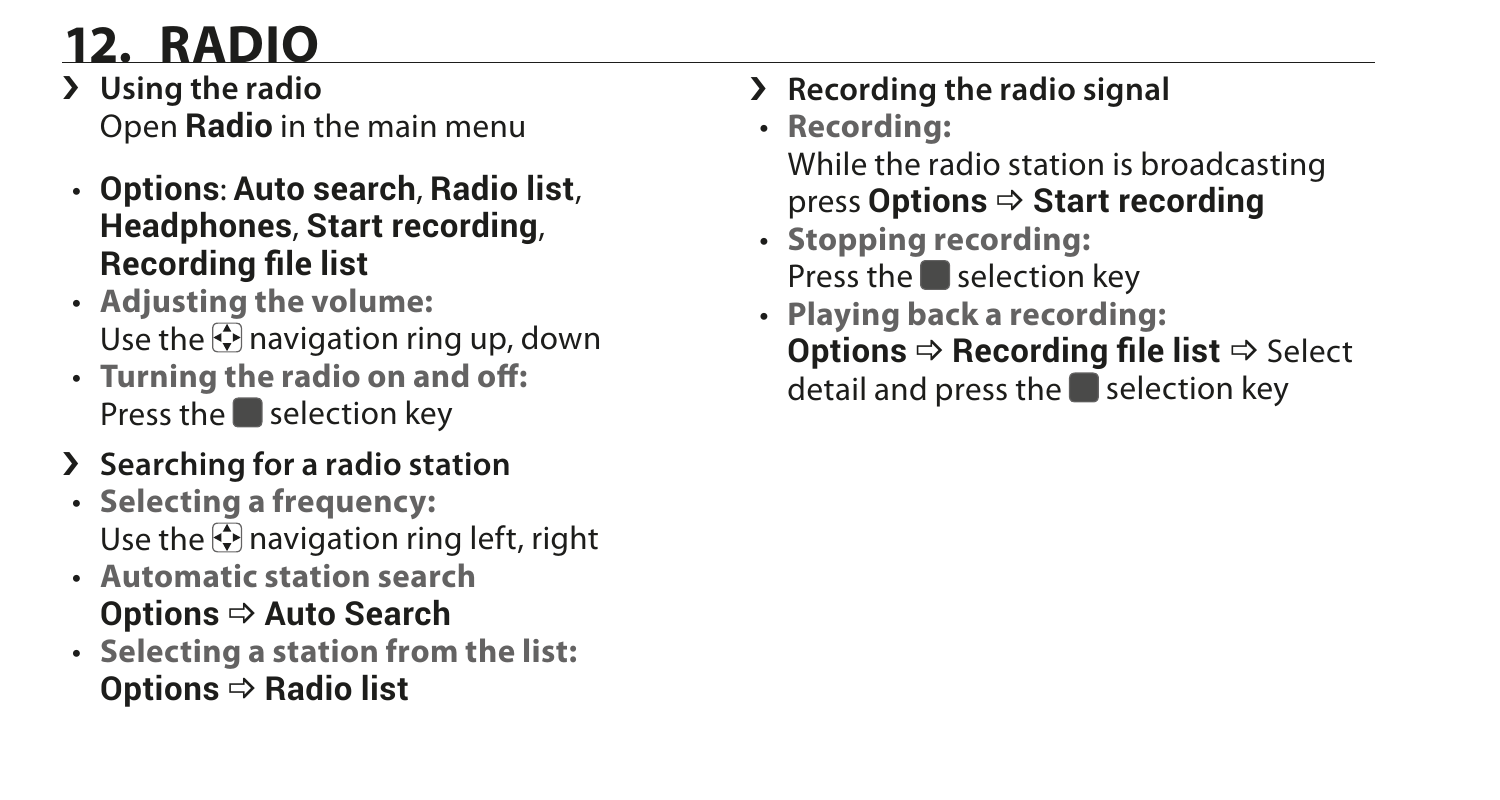### **13. ALARM CLOCK**

Open **Clock** in the main menu

- Menu items: **Alarm**, **World Time**, **Timer**, **Stopwatch**
- › **Setting the alarm clock**

 $\Rightarrow$  Press the  $\bigcirc$  navigation ring to select an entry from the list

 $\Rightarrow$  The selected entry is highlighted in blue

 $\Rightarrow$  Press the **s** selection key to open and edit the **Settings**

- Enable/disable wake-up time
- Enter a label
- Define the repeat behaviour: Every day, Workdays, Single
- Define the ringtone
- Enable/disable vibration
- Mute: Define duration
- Deleting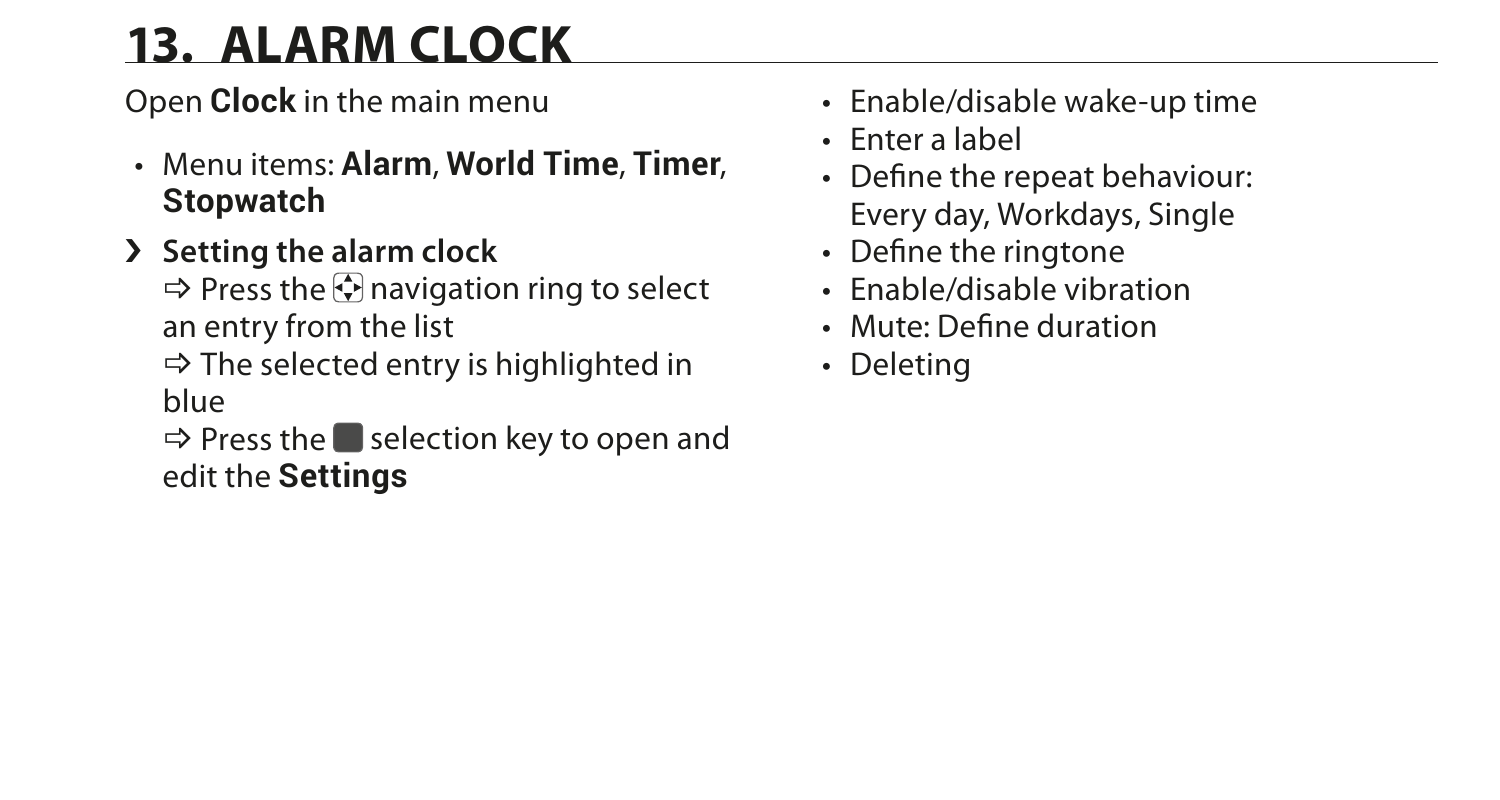› **Menu items**

## • **Popular**

**Wi-Fi**, **Bluetooth**, **Profiles**, **Display**, **Data usage**

• **User**

**Location, Security, Date & Time, Language and input, Scheduled power on and off, More**

• **System**

**Storage**, **Battery**, **Mouse control**, **Apps**, **Backup & Reset**, **About your phone**

### **14. SETTINGS 14.1 Wi-Fi connectivity**

To set up a Wi-Fi connection, you need the name of the Wi-Fi network and the matching password.

! *If you already have a Wi-Fi network at home, you can usually find this information on the underside of the Wi-Fi router.*

In the main menu, open **Settings** \_ **Wi-Fi**:

- The slider at the top of the screen is highlighted in blue
- $\cdot$  Press the selection key to switch on the Wi-Fi function on the device; the slider turns green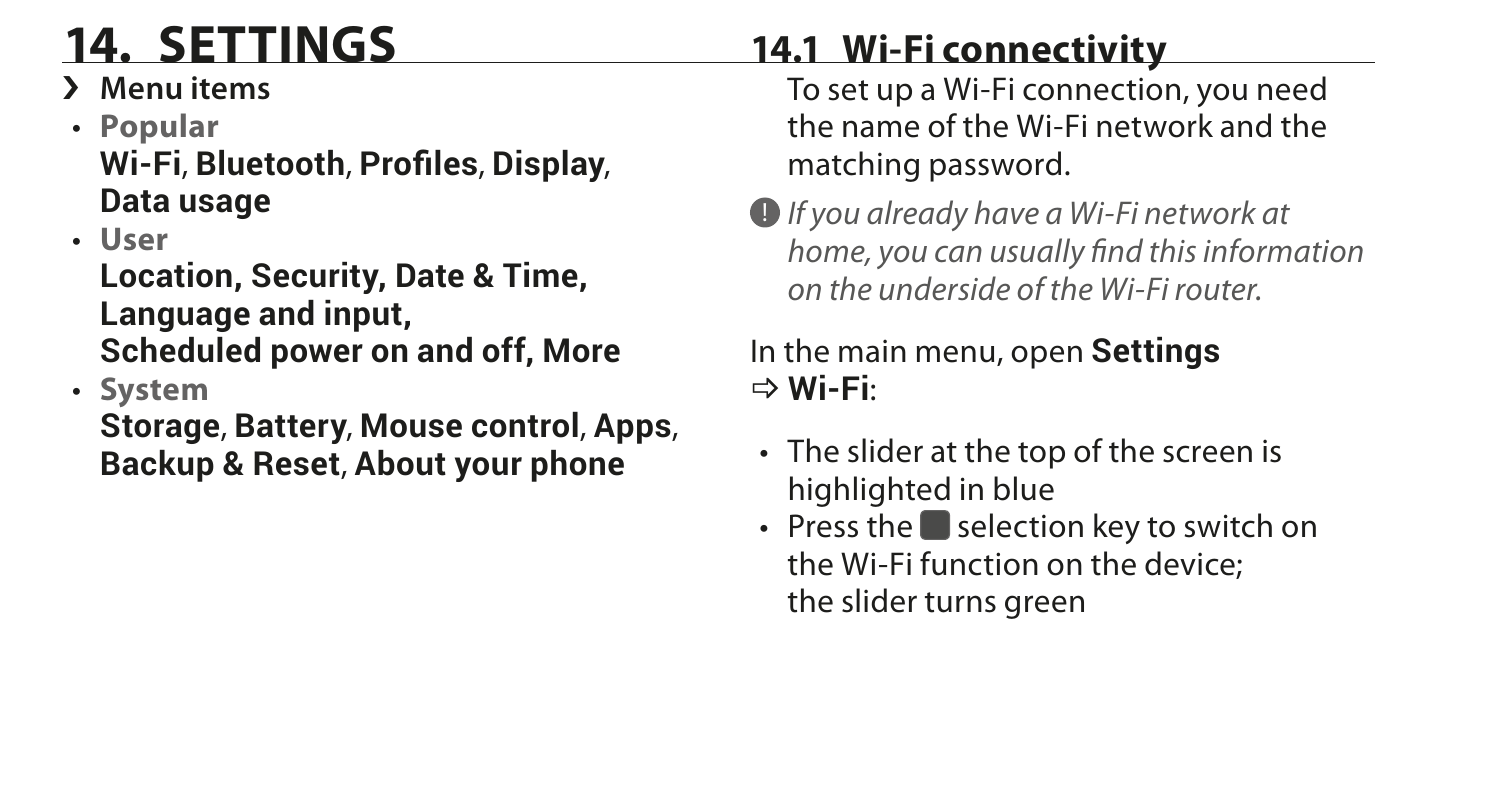- Below it, a list of available Wi-Fi network is displayed
- Use the  $\odot$  navigation ring and selection key to select the wireless network to connect to
- Type the password for the Wi-Fi network in the input field
- Select Connect
	- **Connected** appears under the name of the Wi-Fi network in the list of available networks.
	- Entering text: See chapter 2 »Use«

In the main menu, open **Settings** \_ **Bluetooth**:

- Use the slider to switch on the Bluetooth function on the device
- Make your phone visible so that it can connect to a Bluetooth device.
- Select the device you want to pair the phone with from the list
- Pairing in progress
- Confirm a connection that has been found
- ! *Devices that have been paired before will be identified and automatically paired.*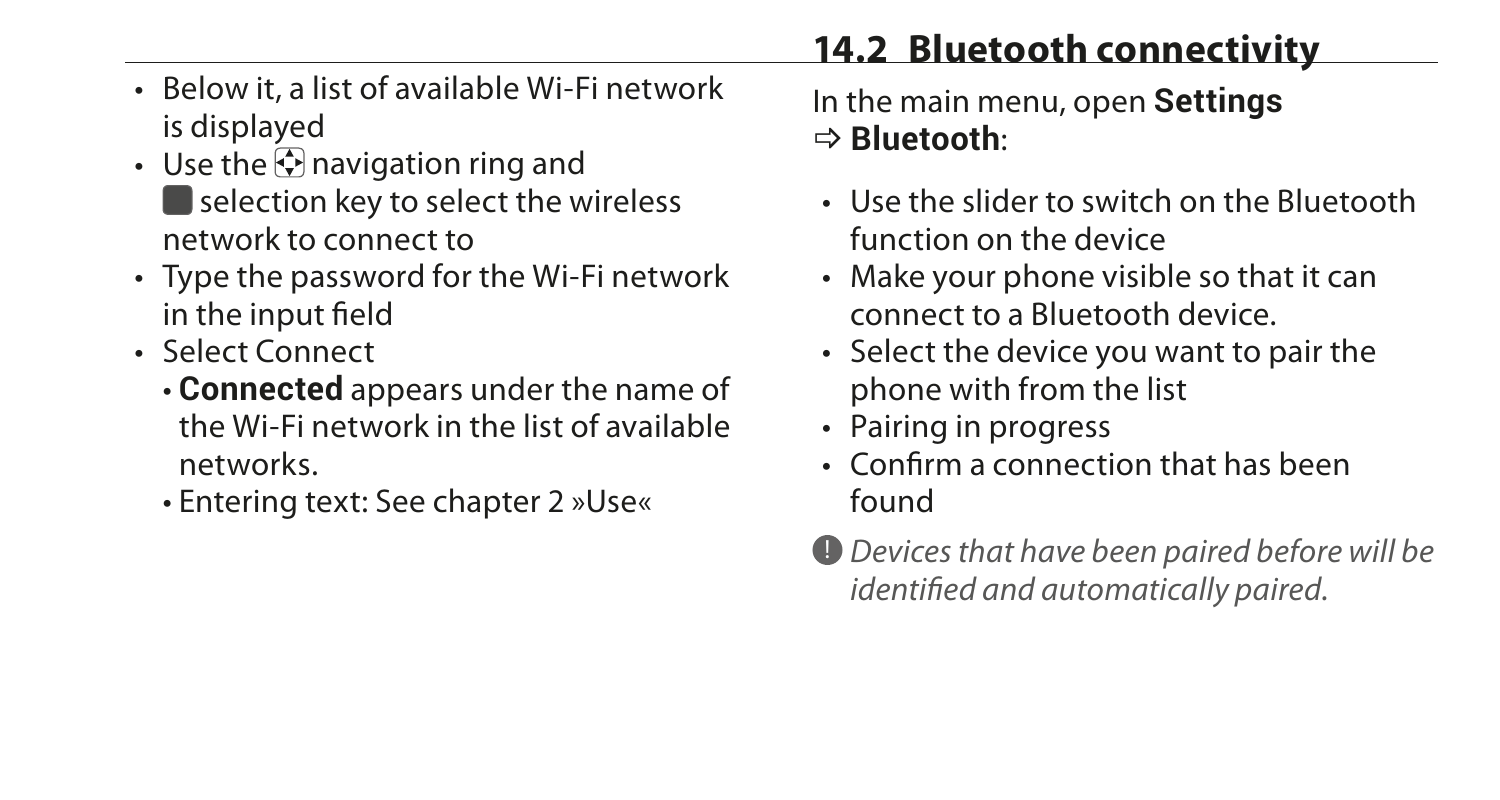### **14.3 Audio profiles**

In the main menu, open **Settings** \_ **Profiles**

- Select one of the predefined audio profiles (**General**, **Mute**, **Vibration**, **Outdoor**)
- In the **General** profile you can edit settings for vibration, volume, ringtone, standard message tone, key dial tones, touch tones, screen lock sound
- Under **Option** you can create user defined audio profiles

### **14.4 Screen**

In the main menu, open **Settings**  $\Rightarrow$  Display

Configure **Brightness**, **Wallpaper**, **Phone idle** and **Font size**

### **14.5 Data usage**

In the main menu, open **Settings** \_ **Data usage**

- Selecting a network provider or Wi-Fi network
- Read off the data usage or switch mobile data on or off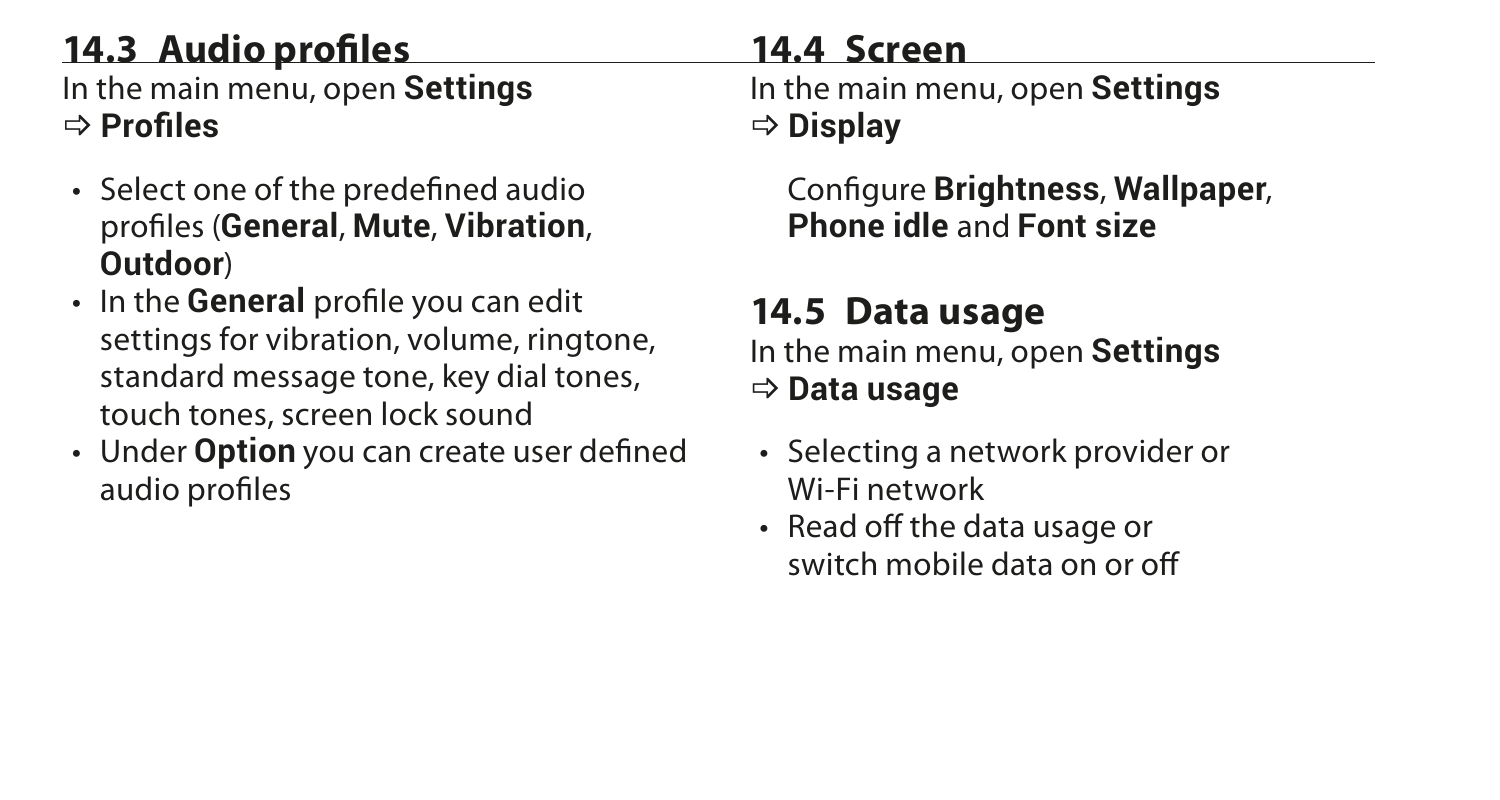### **14.6 Location**

In the main menu, open **Settings** \_ **Location**

Use the slider to switch on the Location function on the device

! *Location detection can only be used in Battery saving mode*

#### **14.7 Safety** In the main menu, open **Settings** \_ **Security**

To prevent your phone from being misused by other people, you can set a screen lock and a SIM card lock here. You can also specify how your phone will be protected when apps are installed.

#### **14.8 Master reset**

In the main menu, open **Settings**

#### \_ **Backup & reset**

You can restore all the factory settings on your phone.

### **14.9 System update**

In the main menu, open **Settings**  $\Rightarrow$  **About your phone**  $\Rightarrow$  **System update** 

If an update for the device software exists, update notices are displayed. Select **Download**; once the download has been completed, select **Update now**.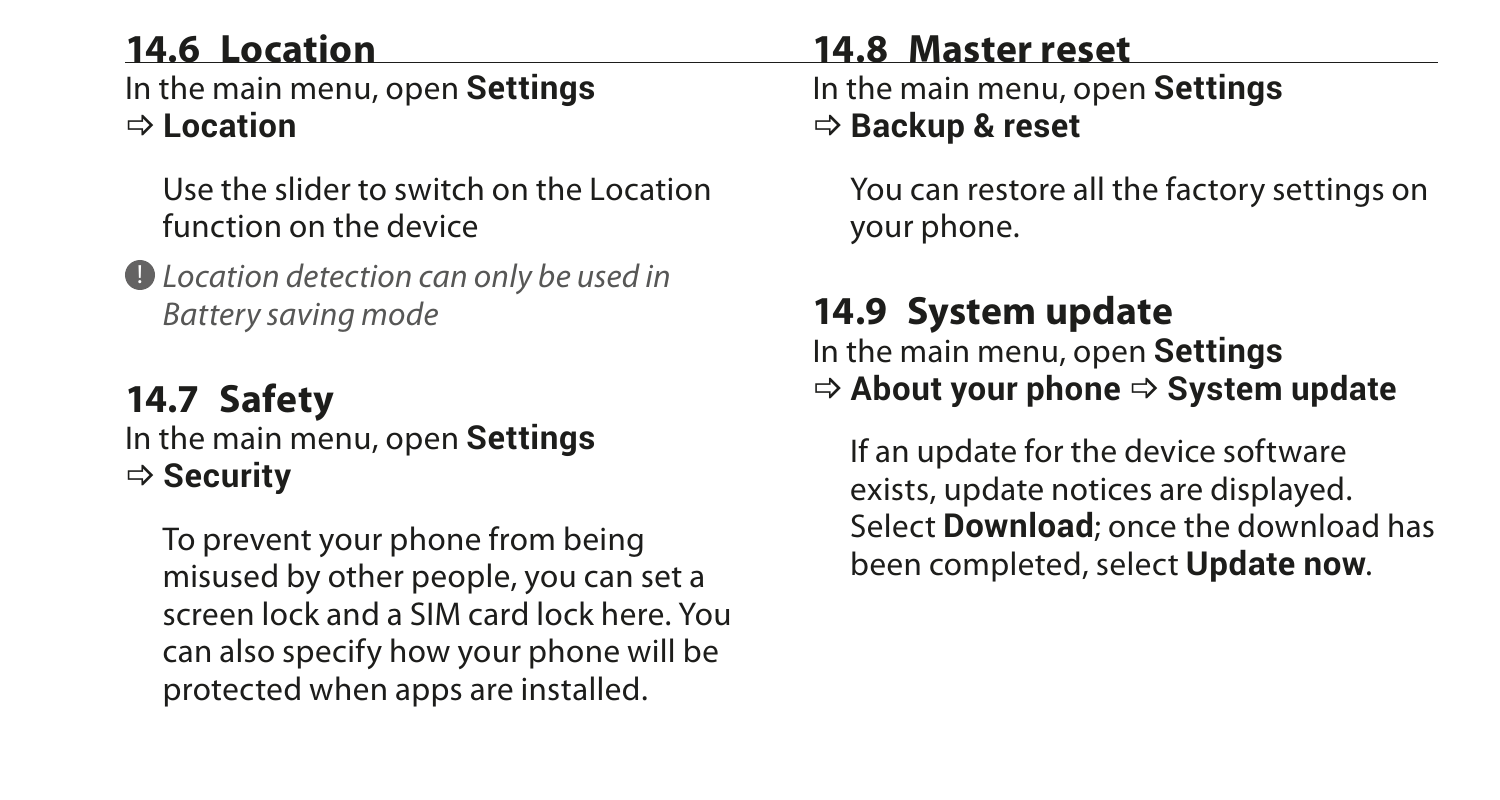### **15. INTERNET CONNECTIVITY**

Opening an internet connection

- $\cdot$  Long press on the  $\blacksquare$  left function key in the main menu
- Use the  $\odot$  navigation ring to change to **Switch**
- › **Internet connection with mobile data** Use the  $\odot$  navigation ring to select **Data**, use the selection key to enable or disable mobile data on the device
- ! *If you use the mobile data connection, your network tariff must have a mobile data volume. Ask your dealer or your network provider for more information.*

› **Internet connection with Wi-Fi** Use the  $\odot$  navigation ring to select **Wi-Fi**, use the selection key to enable or disable Wi-Fi on the device.

To use a Wi-Fi network, you need to open a connection once only (see section 4.1). After this, your phone identifies the Wi-Fi network and automatically opens the connection.

! *Wi-Fi is restricted to a specific location! If you leave the wireless range of the Wi-Fi network, the device will lose its internet connection.*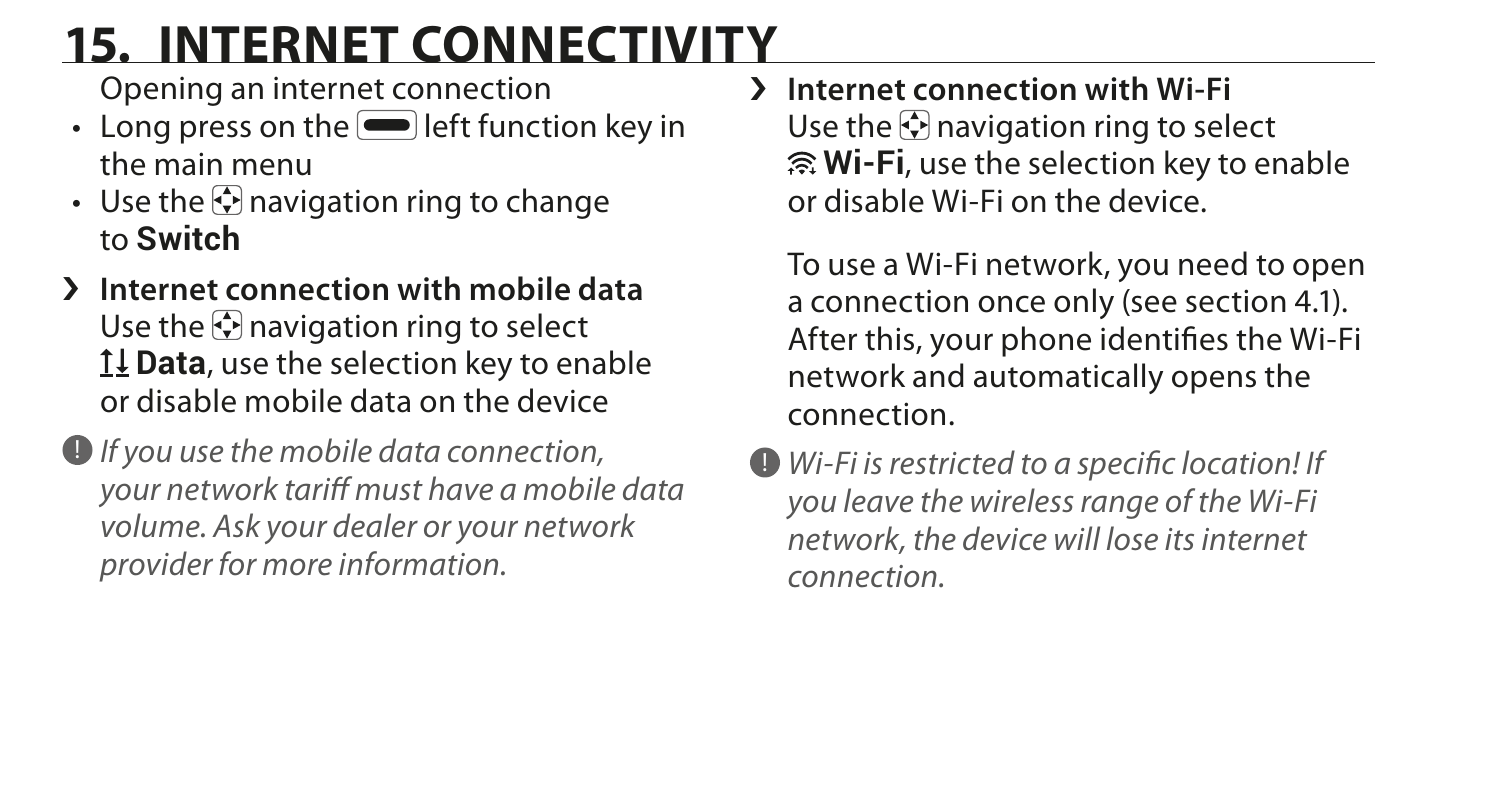## **16. GUARANTEE AND SERVICE**

- **Manufacturer:** emporia telecom GmbH + Co KG Industriezeile 36, 4020 Linz, Austria
- **Importer:** emporia telecom GmbH + Co KG
- **Contact:** Eveline Pupeter · +43 (0)732 777717 446 · www.emporia.eu
- **Brand name:** emporia
- **Model:** emporiaTAI Ksmart (V800)

### › **Scope of delivery**

- Mobile phone: emporiaTALKsmart (V800)
- Battery: AK-V800
- USB cable
- AC adapter: travel charger article no.: RL-V800

### › **Support**

### **Emporia Service Centre**

Industriezeile 36 · 4020 Linz · Austria

customercare@emporia.at

www.emporia.eu

Mon - Thu, 8.30 am - 5.00 pm · Fri 8.30 am -1.00 pm

- **Germany:** +49 · (0)800 · 4004711
- **Austria:** +43 · (0)732 · 777717 · 446
- **Switzerland:** +41 · (0)8484 · 50004

### › **Guarantee**

- This guarantee is only valid if the original batteries supplied by emporia have been used.
- Mobile phone: 24 months
- Battery: 6 months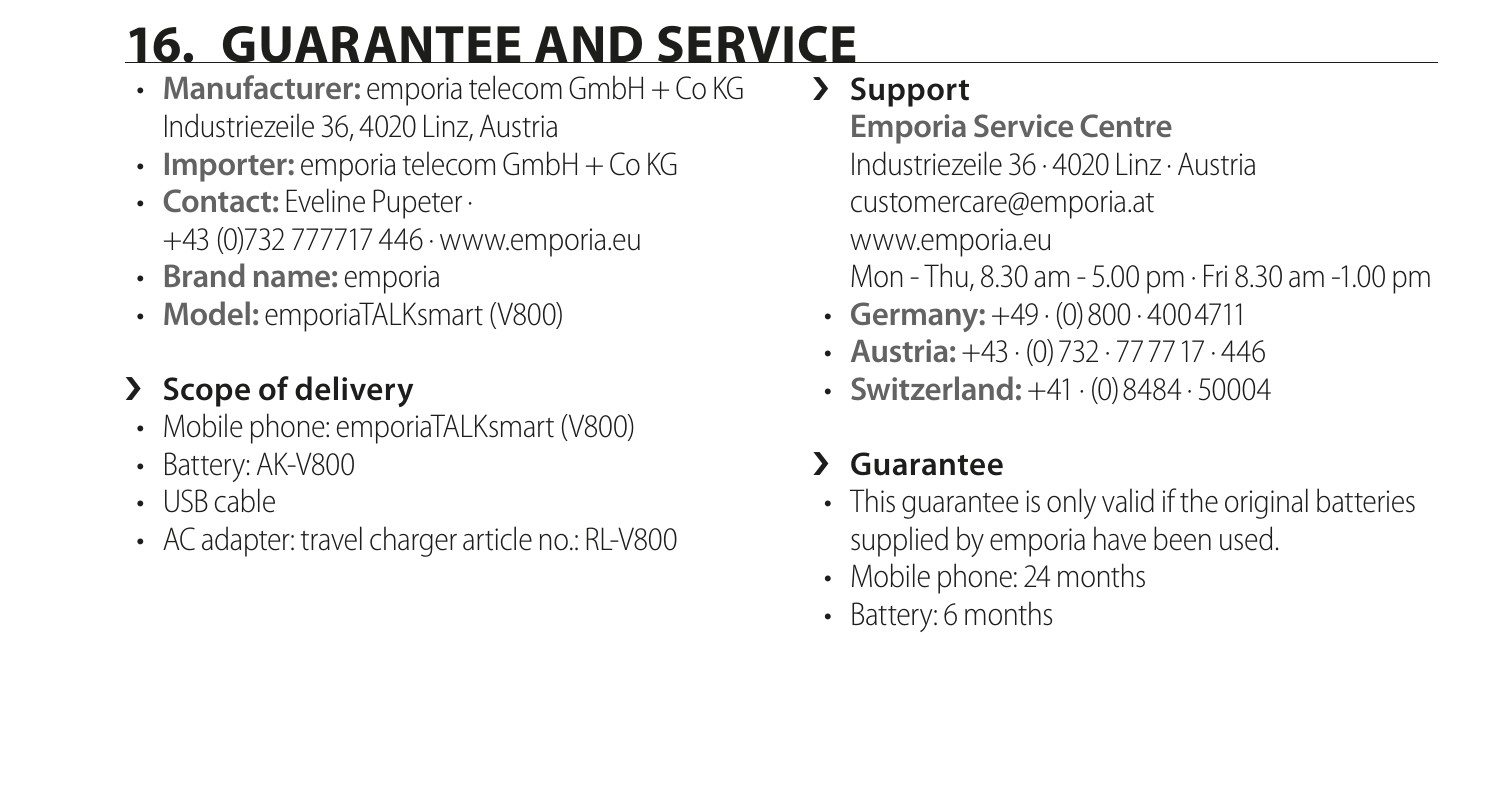### › **Technical data**

- **Dimensions:** 122x50x12mm
- **Weight:** 102g
- **Battery:** Li-ion 3.7 V, 1400 mAh, 5.2 Wh (replaceable)
- **AC adapter:** input: 100-240VAC, 50/60Hz, 200mA; output: DC5.0V, 800mA
- **Standby time:** 140hrs\*
- **Call time:** 380min \* (\*Depending on network coverage and activated applications the battery life can be reduced.)
- **Internal antenna:**  SAR body: SAR 1.17W/kg (body), SAR head: SAR 0.65 W/kg (head)
- **Operating temperature:** -10to40°C
- **Bluetooth:** V4.0
- **Operating system:** MocorDorid V4.4.4

### › **Frequencies**

- **BT:** 2402MHz~2480MHz Transmitter power: <0.88dBm
- **FM:** 87.6MHz-107.8MHz
- **E-GSM 900/GPRS900/EGPRS900:** TX:880-915MHz, RX:925-960MHz Transmitter power: <32.62dBm
- **E-GSM 1800/GPRS1800/EGPRS1800:** TX: 1710-1785MHz, RX: 1805-1880MHz Transmitter power:<29.17dBm
- **WCDMA Band I:** TX: 1920MHz~1980MHz; RX: 2110-2170MHz Transmitter power: <22.89dBm
- **WCDMA Band VIII:** TX: 880MHz~915MHz; RX: 925-960MHz Transmitter power: <22.93dBm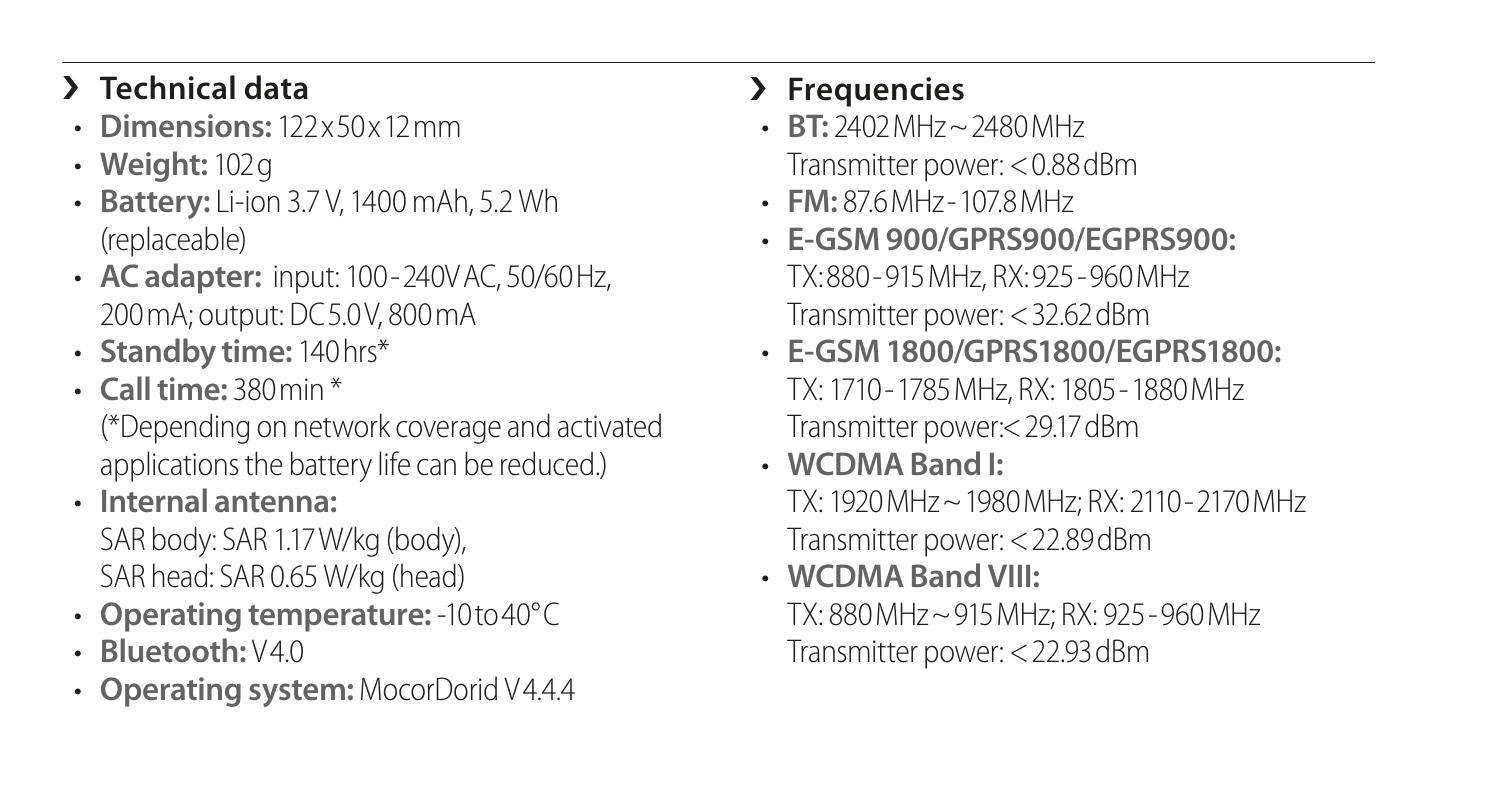• **LTE Band I:**

TX:1920-1980MHz, RX:2110-2170MHz Transmitter power: <23.16dBm

• **LTE Band III:**

TX:1710-1785MHz, RX:1805-1880MHz Transmitter power: <23.49dBm

• **LTE Band VII:**

TX:1920MHz~1980MHz; RX: 2110-2170MHz Transmitter power: <23.09dBm

### • **LTE Band VIII:**

TX: 880MHz~915MHz; RX: 925-960MHz Transmitter power: <23.15dBm

#### • **LTE Band XX:**

TX: 832MHz~862MHz; RX: 791-821MHz Transmitter power: <22.92dBm

### › **Safety information**

- Turn off the phone in hospitals and whenever you are near medical equipment. There should always be a distance of at least 20cm between pacemakers and the phone when it is on.
- Never try to control a vehicle while holding the phone in your hand. Always comply with relevant national laws and traffic regulations.
- Turn off the phone whenever you are travelling in an aeroplane.
- The phone must be switched off whenever it is near a petrol station or other places with explosive substances.
- Never shine the LED torch in the eyes of people or animals! (Protection class 3)
- $\cdot$  To prevent hearing impairments, do not use phone on a high speaker volume for

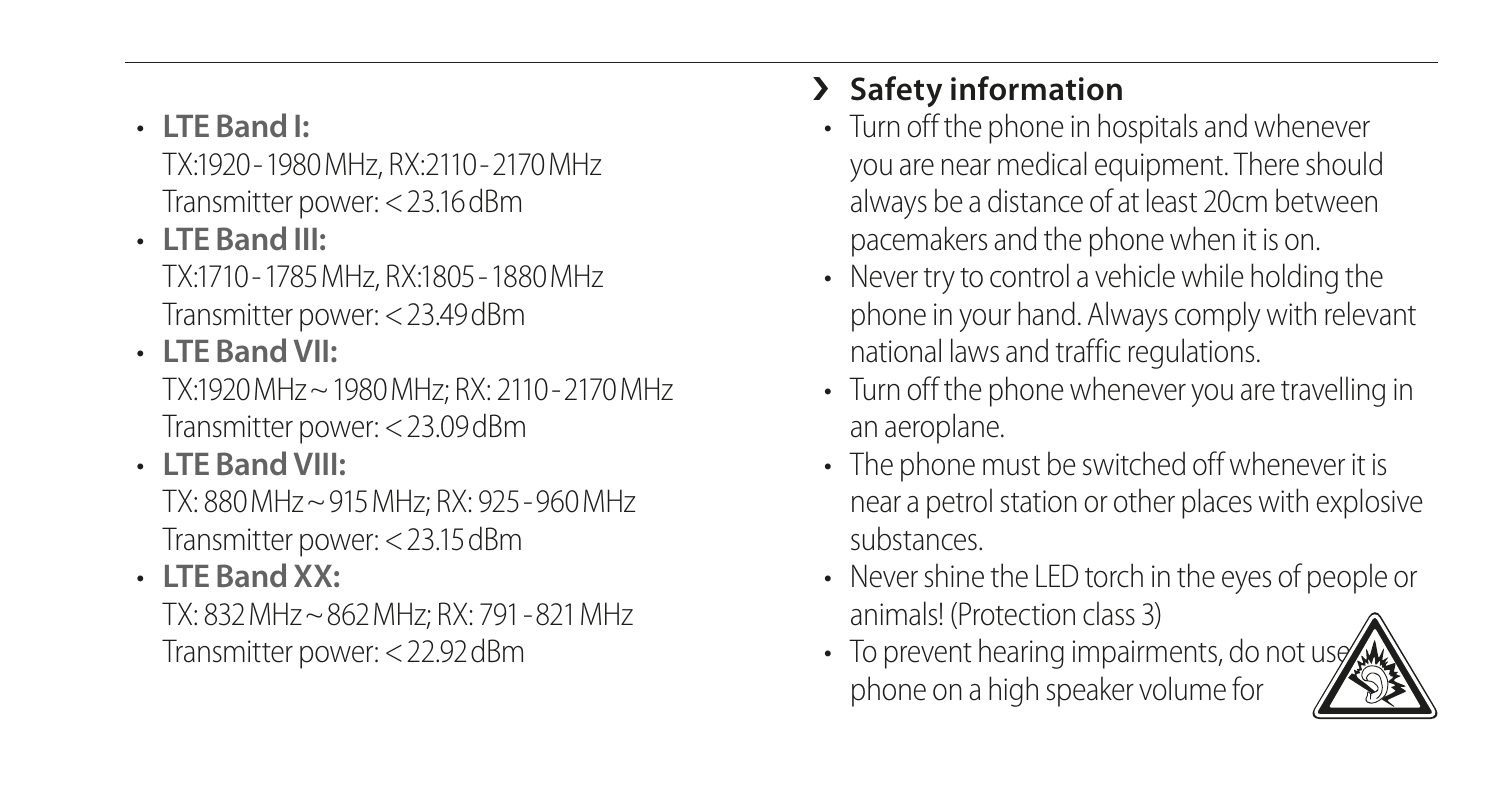extended periods of time. Do not hold the phone to your ear when the hands-free mode is activated or the emergency button has been pressed.

- Using a headset on a high volume can cause hearing impairments. Check the volume of the headset you are using.
- The phone and the accessories may contain small parts. Keep the phone out of the reach of young children.
- As a precaution, we recommend disconnecting the phone from the charger during thunderstorms.
- The mains adapter serves as a separator between the product and your mains supply. The mains supply must be close to the device and easily accessible.
- This device has been tested for typical applications where the device is carried on the body. To meet the RF exposure requirements, the minimum distance between the body, in particular the user's head, and the handset including antenna must be 0 cm. Belt clips, holsters and similar accessories from third parties used with this device must not contain metallic components.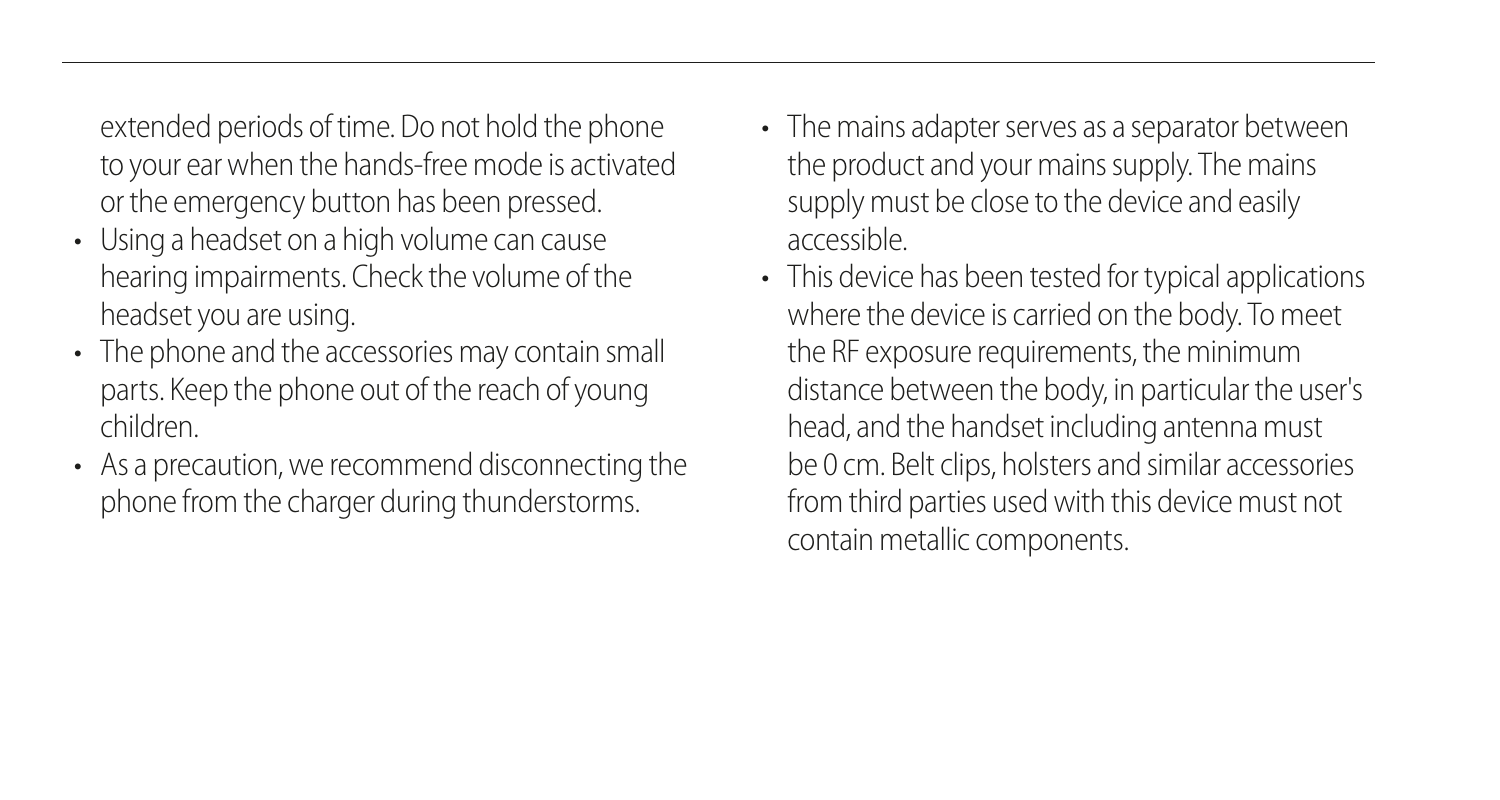Accessories carried on the body that do not meet these requirements may not meet the RF exposure requirements and should be avoided. Use only the device's built-in antenna or an

approved antenna.

- This device complies with the essential requirements and other relevant provisions of Directive 2014/53/EU. All important radio test cases were carried out.
- Caution: Risk of explosion if the battery is replaced by the wrong type. Dispose of the used batteries according to the instructions.
- The device complies with RF specifications when the device is 5mm from the body.

#### › **Intended use**

- This phone is robust and designed for mobile use. However, it still needs to be protected from moisture (rain, bathroom water, etc.) and heavy impacts.
- Only for European network standards (AT, BE, CZ, DE, DK, ES, FI, FR, GB, HR, HU, IE, IT, NL, NO, PL, PT, SE, SI, SK, SZ, TR).
- Do not leave it directly exposed to the sun.
- Using the phone for any purpose other than that described above will result in damage to the product. Doing this also entails hazards such as fire, electric shocks, etc. This product must not be changed or modified, and the casing must not be opened.
- The adapter is only suitable for use in conjunction with a standard household mains socket that is connected to your electrical grid and uses 100- 240volts, 50/60Hz (10/16A) of alternating voltage.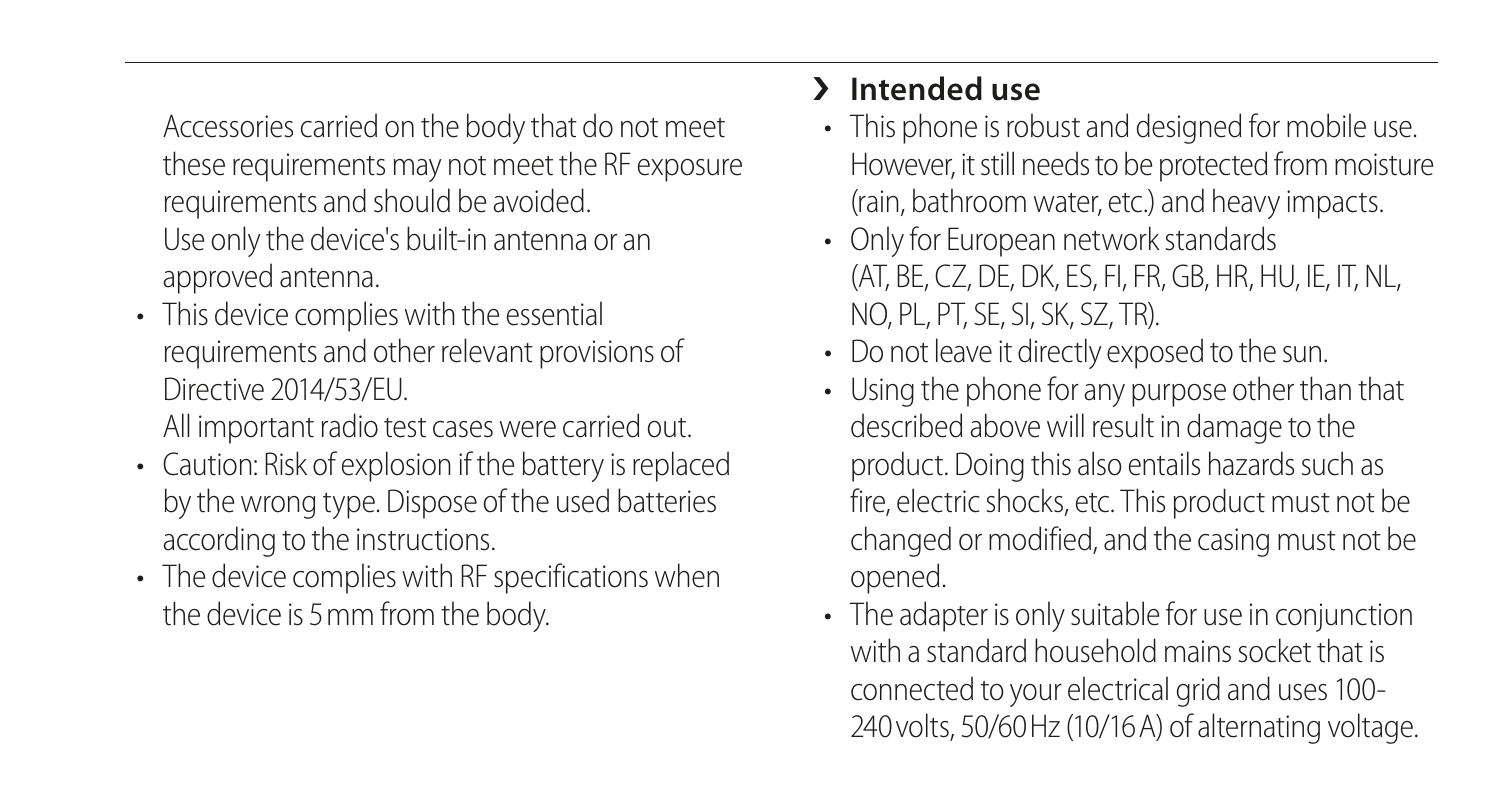#### › **Waste Management**

- **Disposing of the packaging** The packaging and packaging aids are recyclable and should be recycled.
- **Disposing of the battery** Batteries should never be disposed of as domestic refuse! As a consumer you are legally required to return used batteries. They can be handed in at one of your community's local collection points or at specialised stores.



• **Disposing of the device**

If this product ever wears out, please don't dispose of it as domestic refuse. Be environmentally friendly! Take the device to a collection station or recycling centre where used devices are processed for recycling in an environmentally friendly manner.

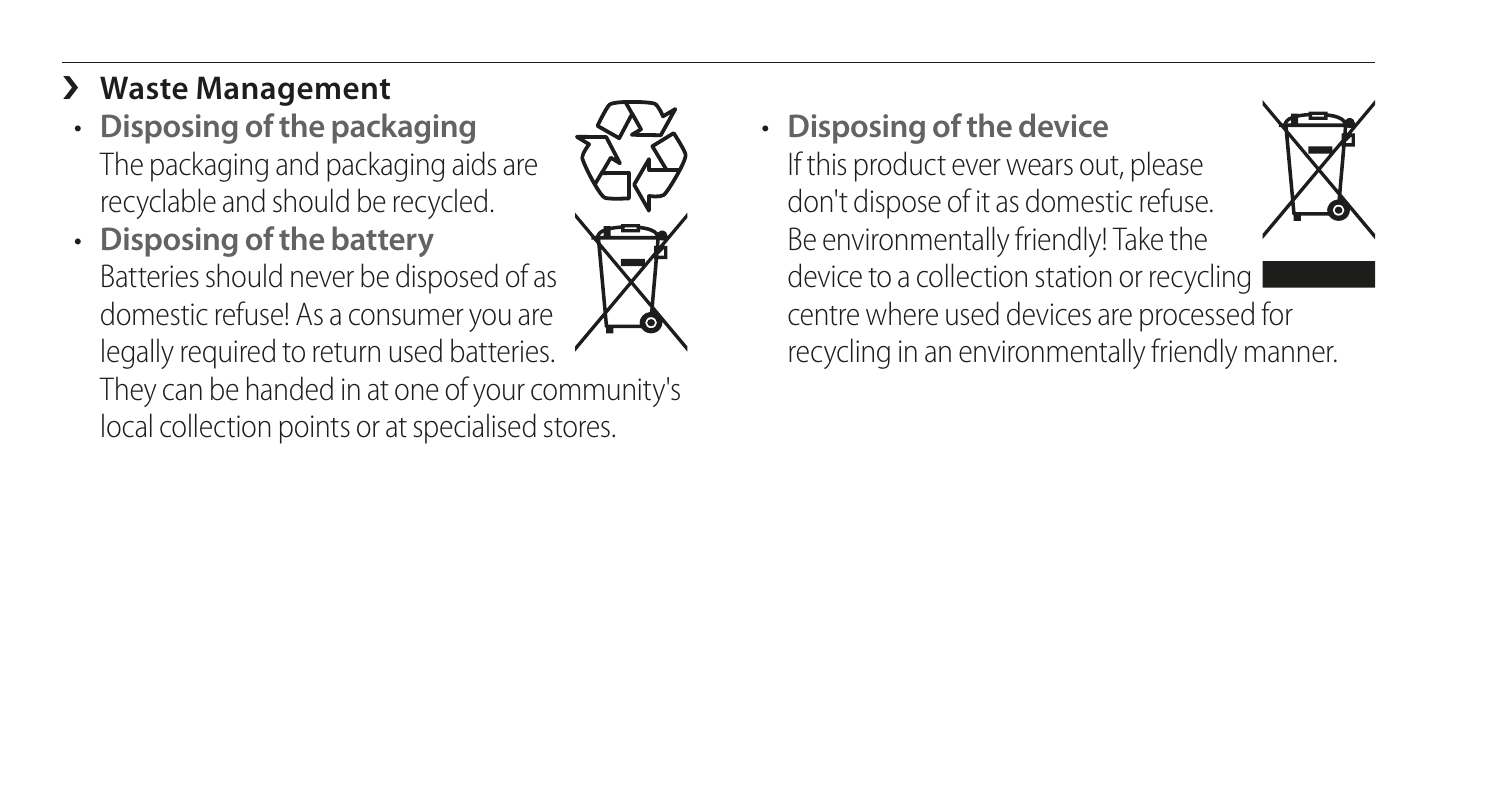#### › **DECLARATION OF CONFORMITY (DOC)**

**emporia telecom GmbH + Co KG**

(Industriezeile 36, 4020 Linz, Austria),

hereby declares that the

#### **emporiaTALKsmart(V800)**

telecommunication or radio device complies with Directive 2014/53/EU.

The full text of the EU conformity declaration can be viewed on this web page: **http://www.emporia.eu/doc**

Eveline Pupeter CEO, emporia Telecom 15/08/2018, Linz, Austria